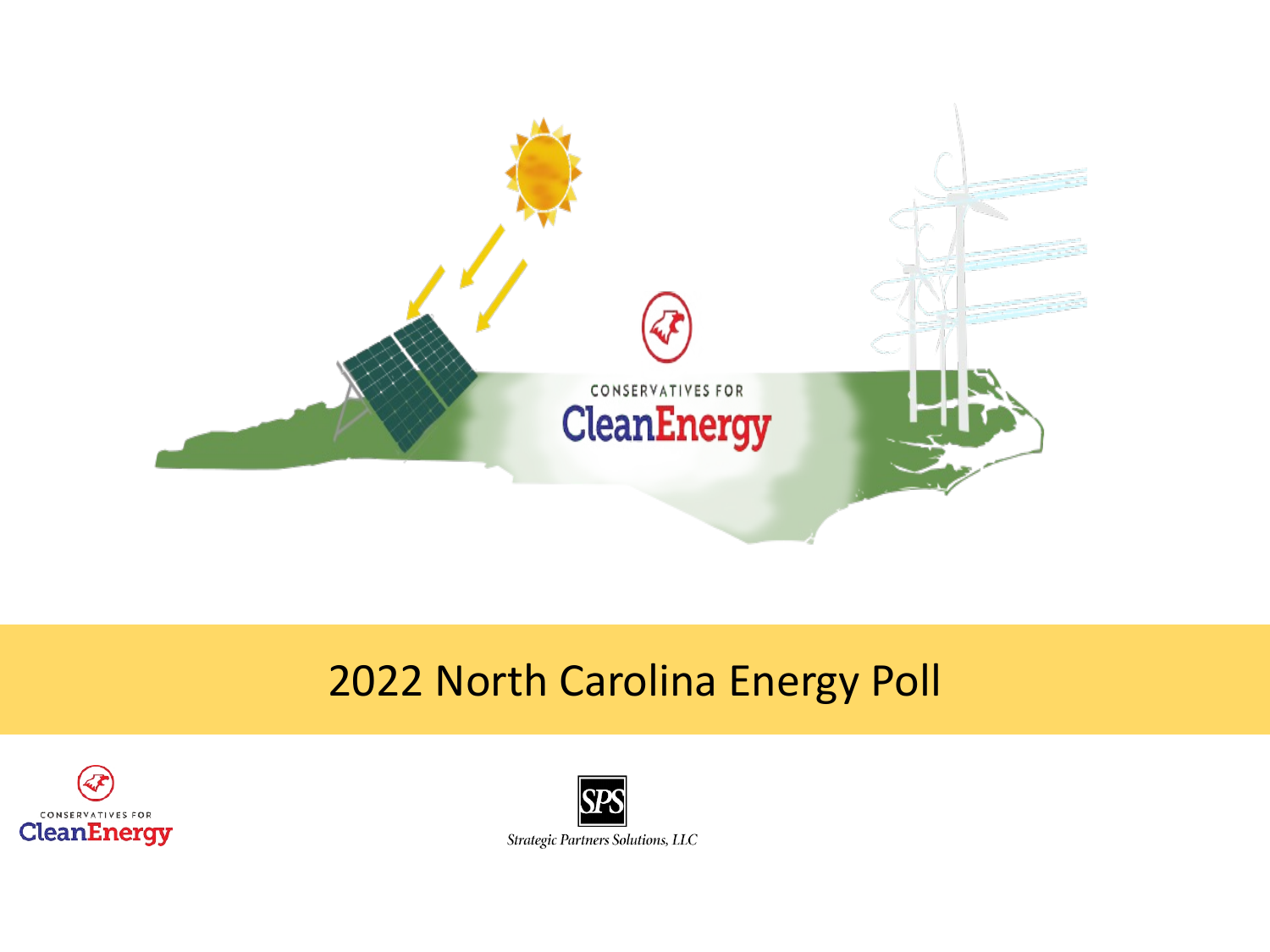## Table of Contents

- Methodology
- Voter Intensity Overview
- NC Trends
- Ideological Overview
- Clean Energy Alternative Issue Set
- Voter Sentiment
- Key Findings
- Demographic Overview



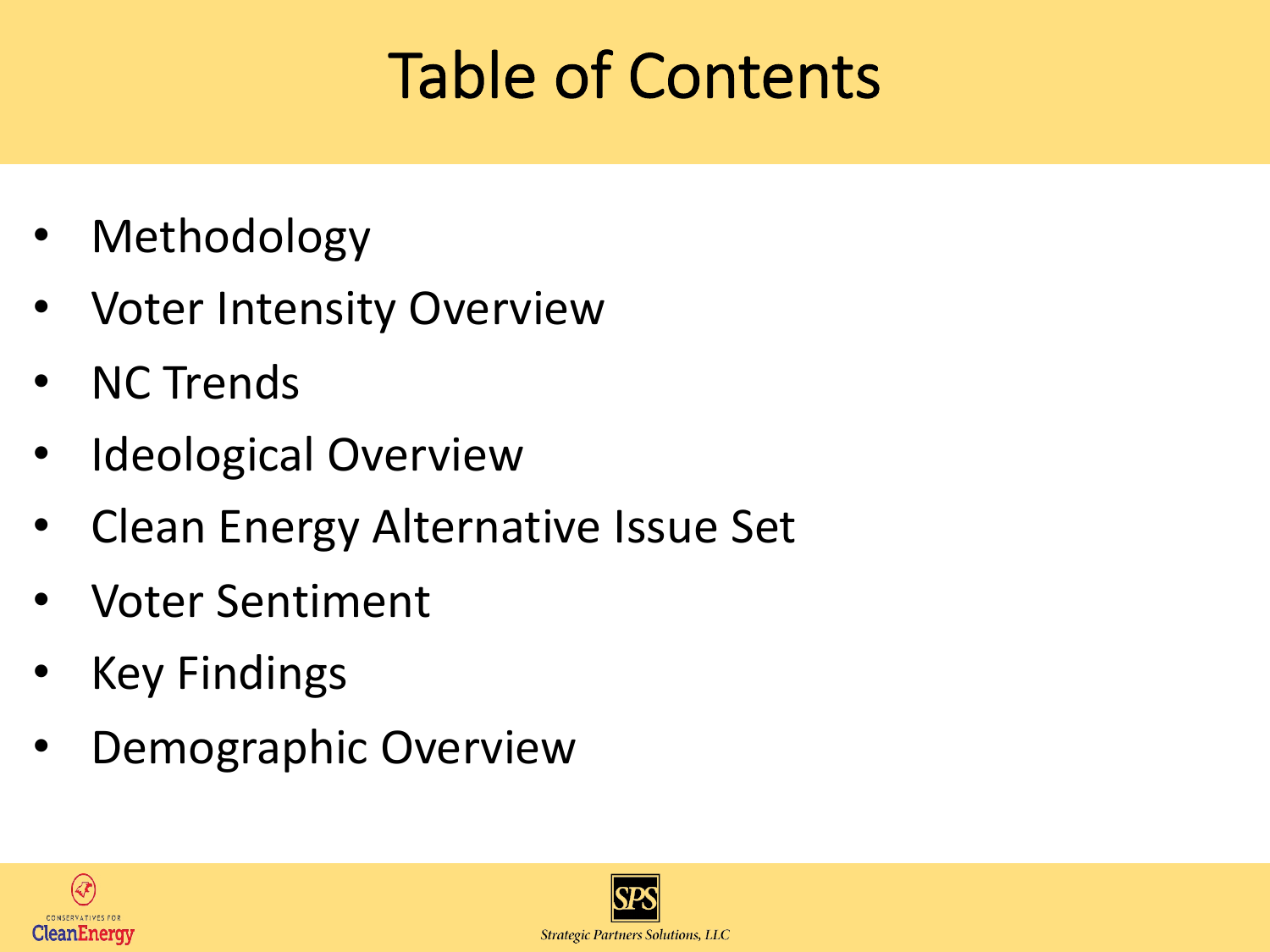# Methodology

This poll of 600 registered voters living in North Carolina was conducted via telephone by professional interviewers over the course of May 21<sup>st</sup>, 22<sup>nd</sup>, &23<sup>rd</sup>. The survey included 50% landline interviews and 50% cell phone interviews. Interview selection was random within predetermined election units. These units were structured to correlate with actual voter participation from past midterm/Presidential General Election cycles.

The poll of 600 likely general election voters has an accuracy of

+/- 4% at a 95% confidence interval.

Paul Shumaker served as project manager and Hays Shumaker was the research coordinator.



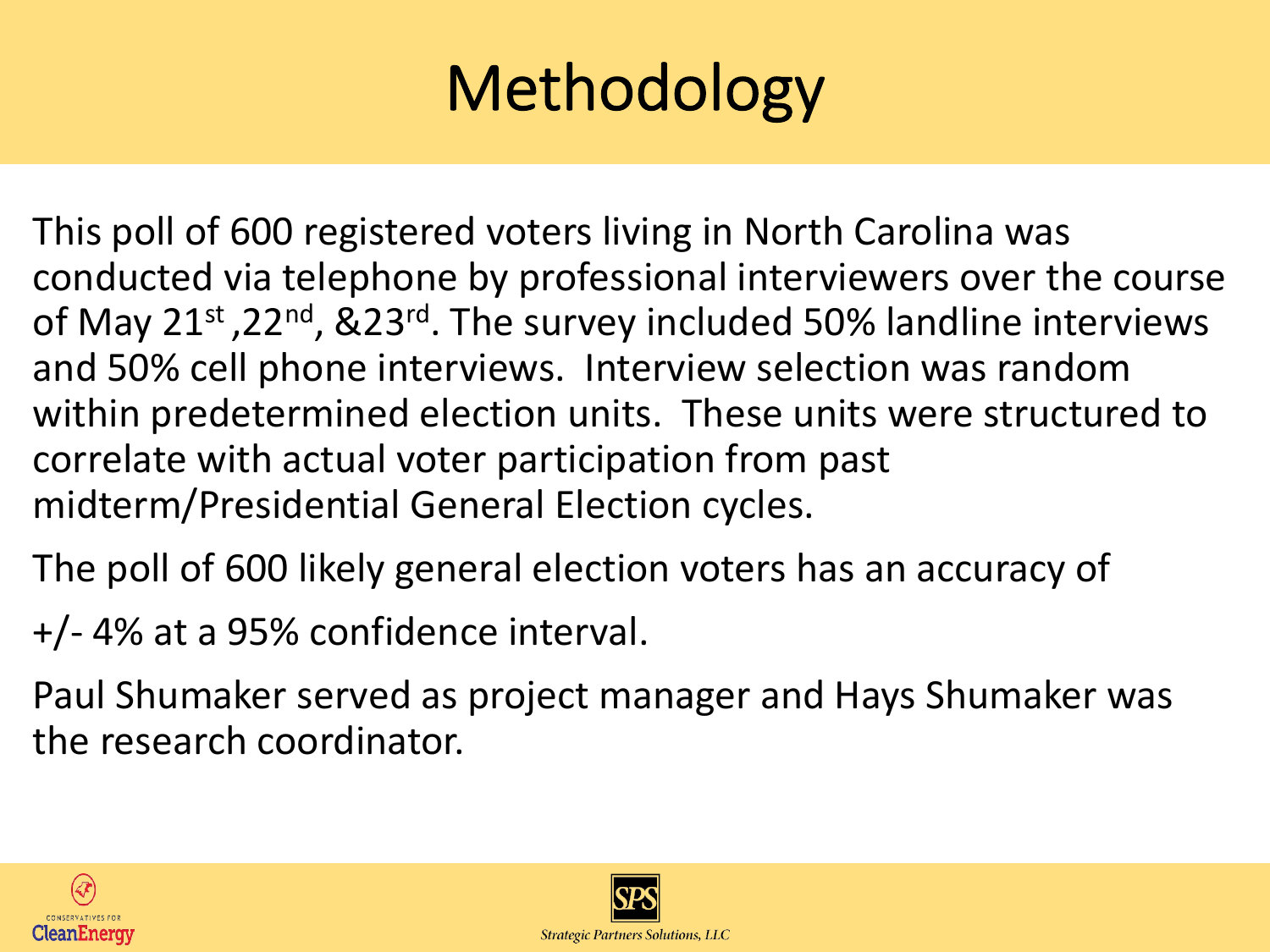### Voter Intensity





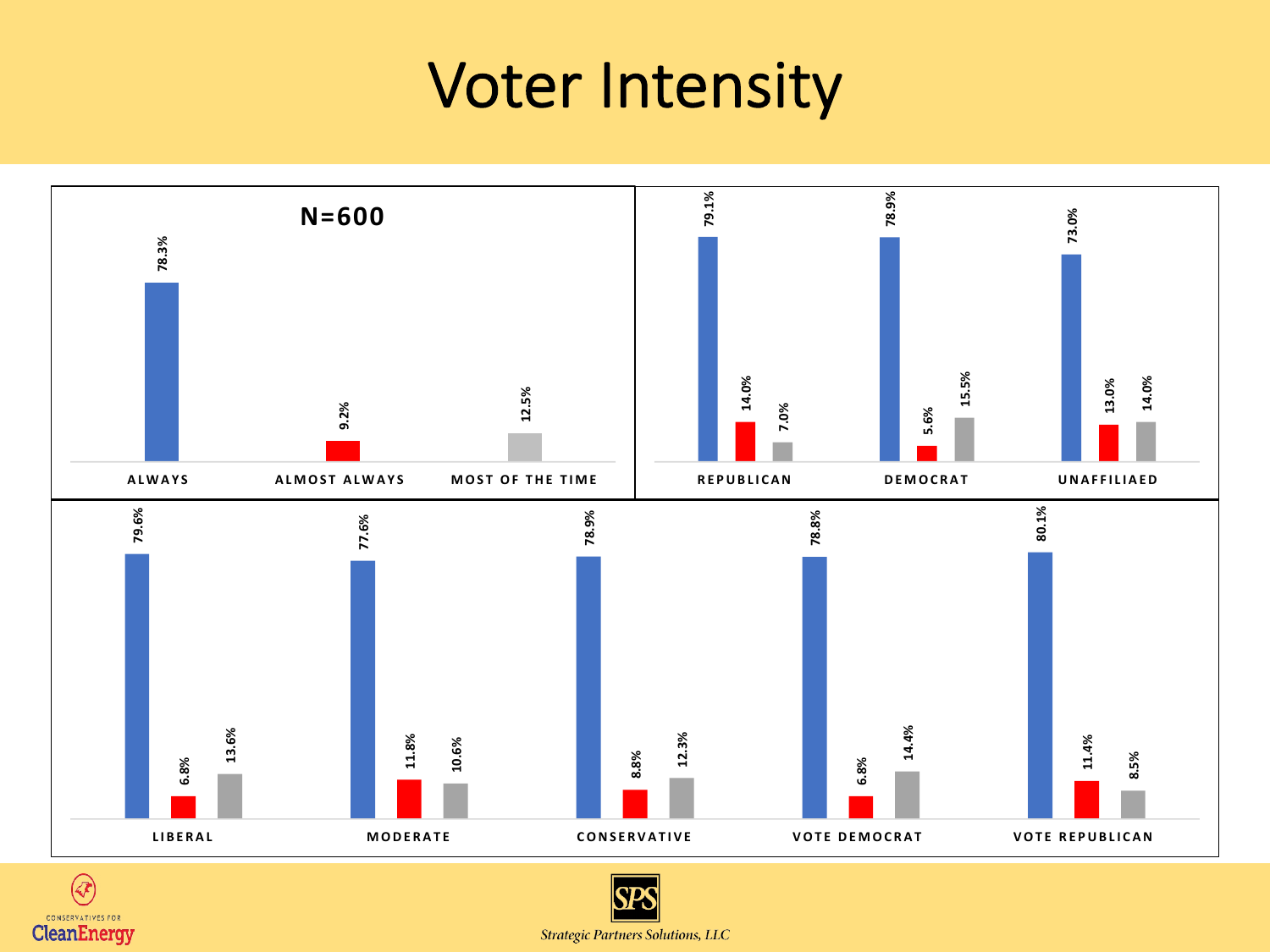### NC Voter Registration Trends





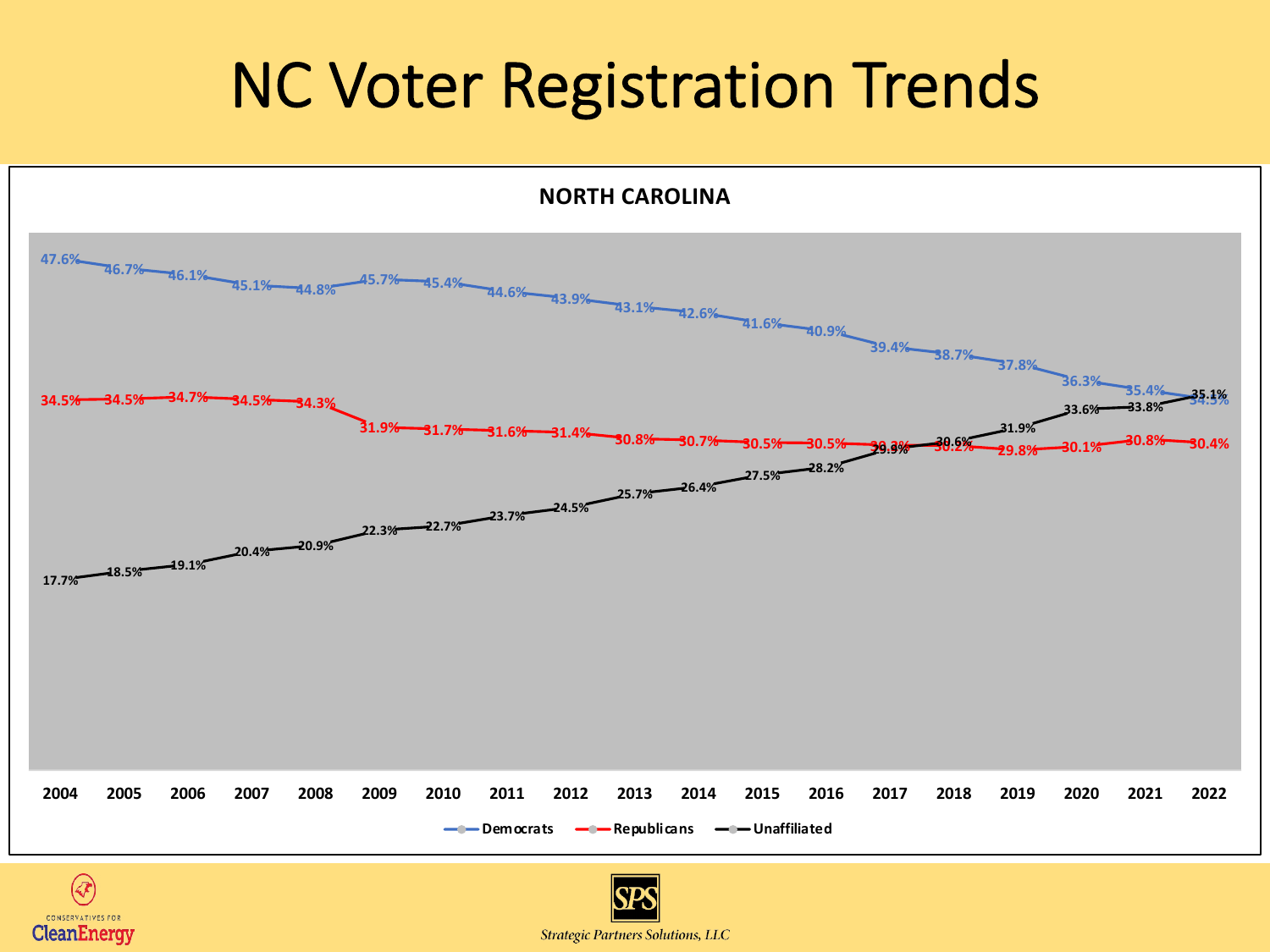## NC Ideological Trends





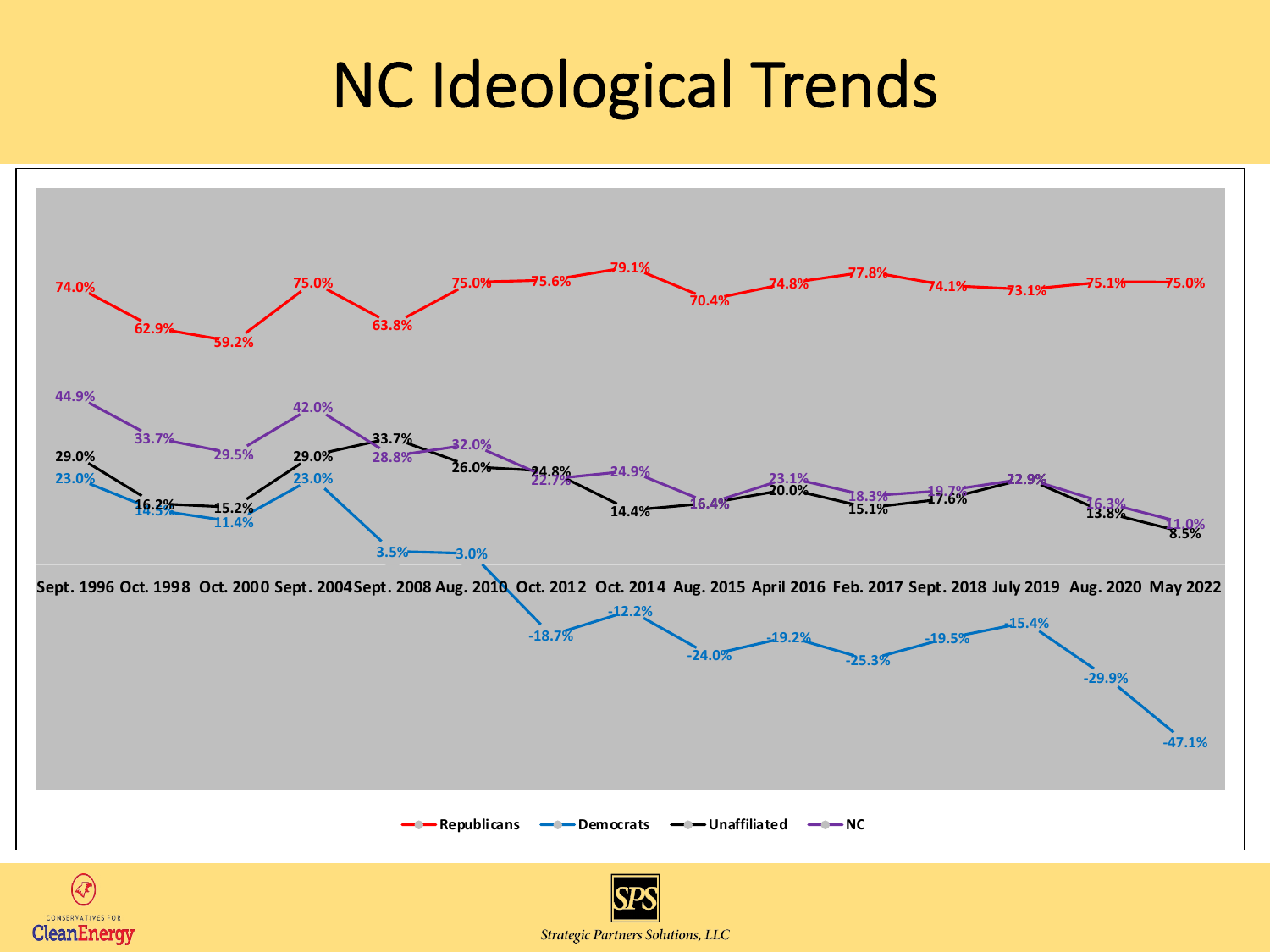## Ideological Intensity Profile





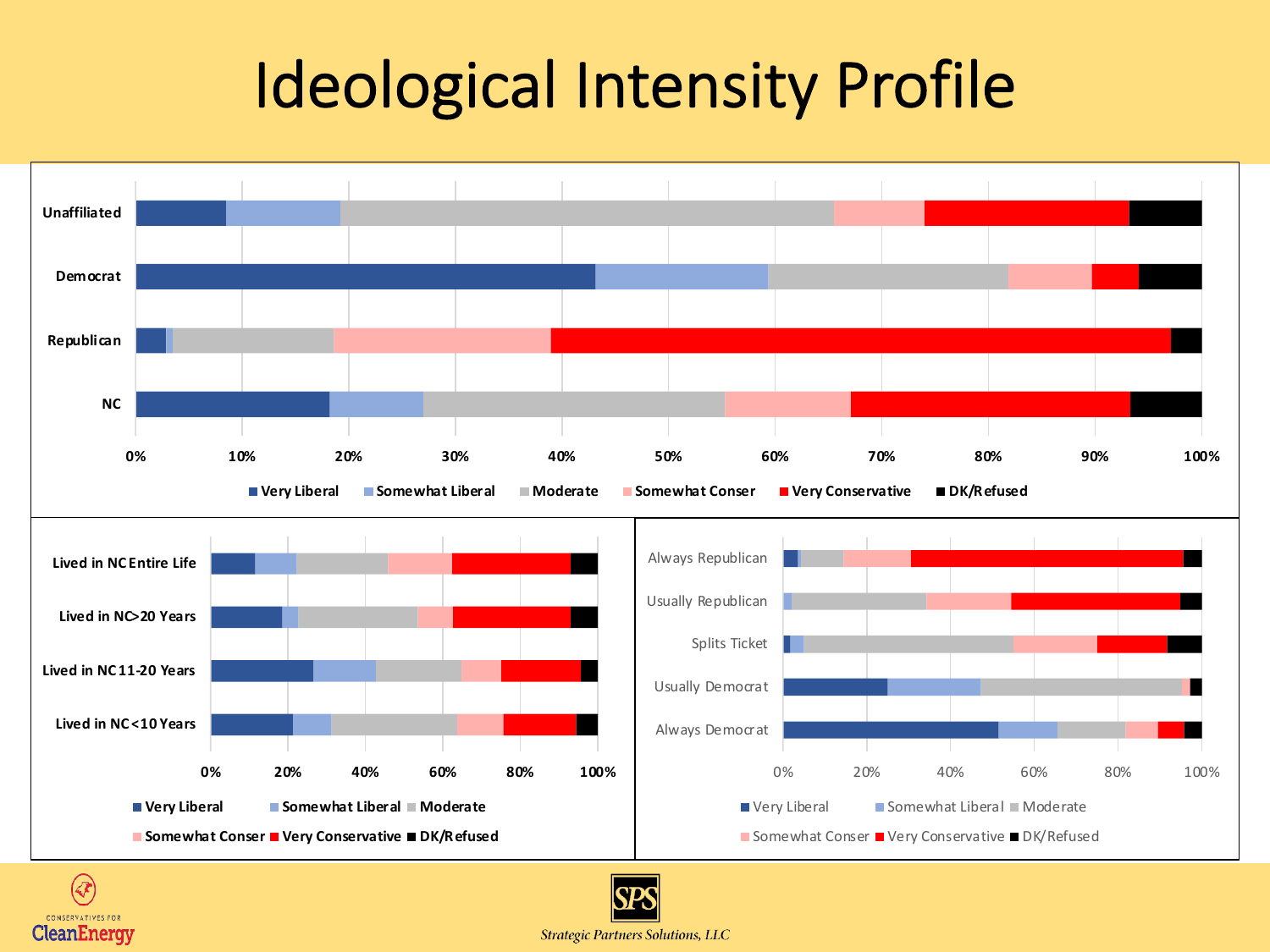### Voter Interest



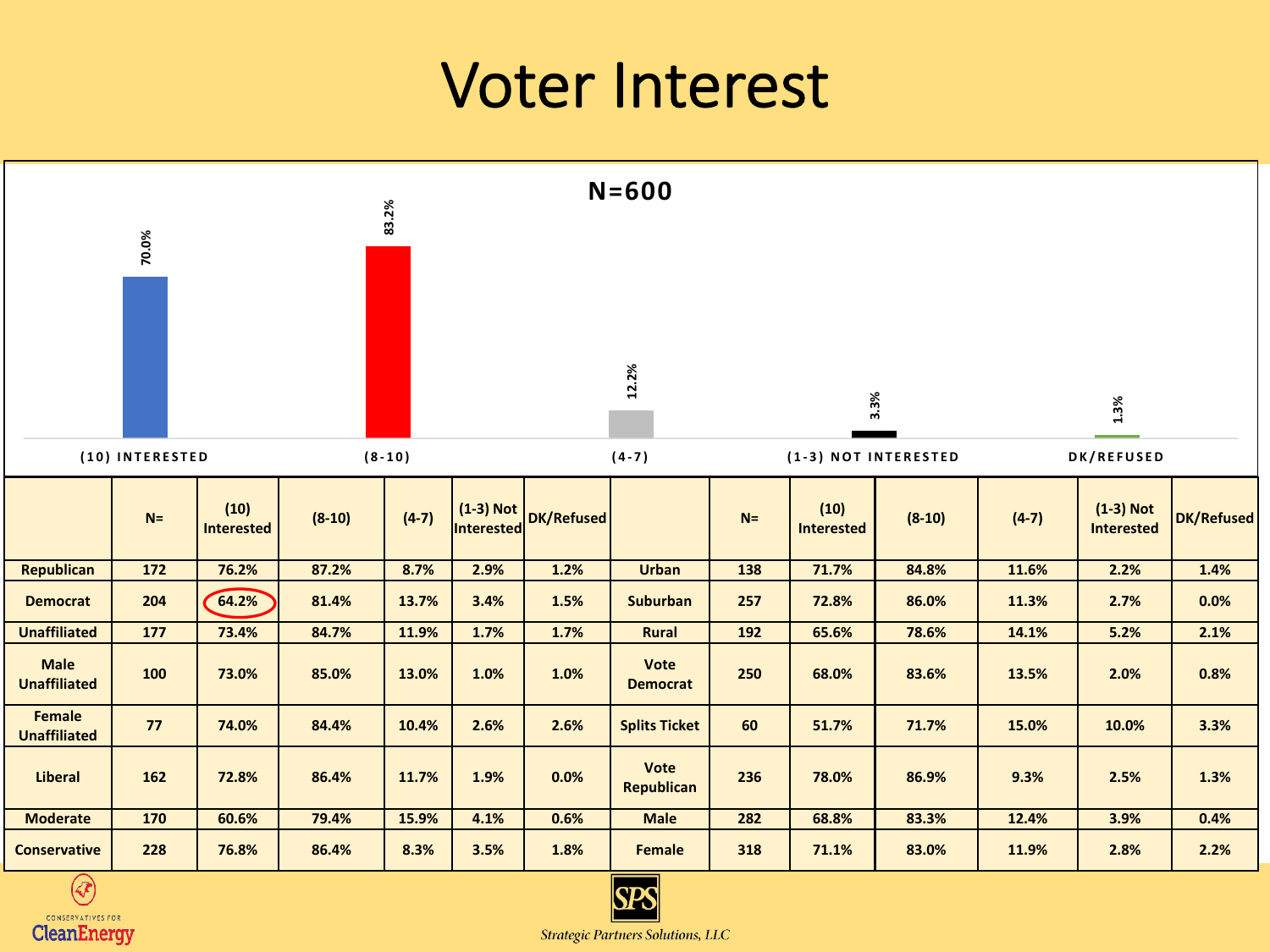### Top Concern

**N=600**





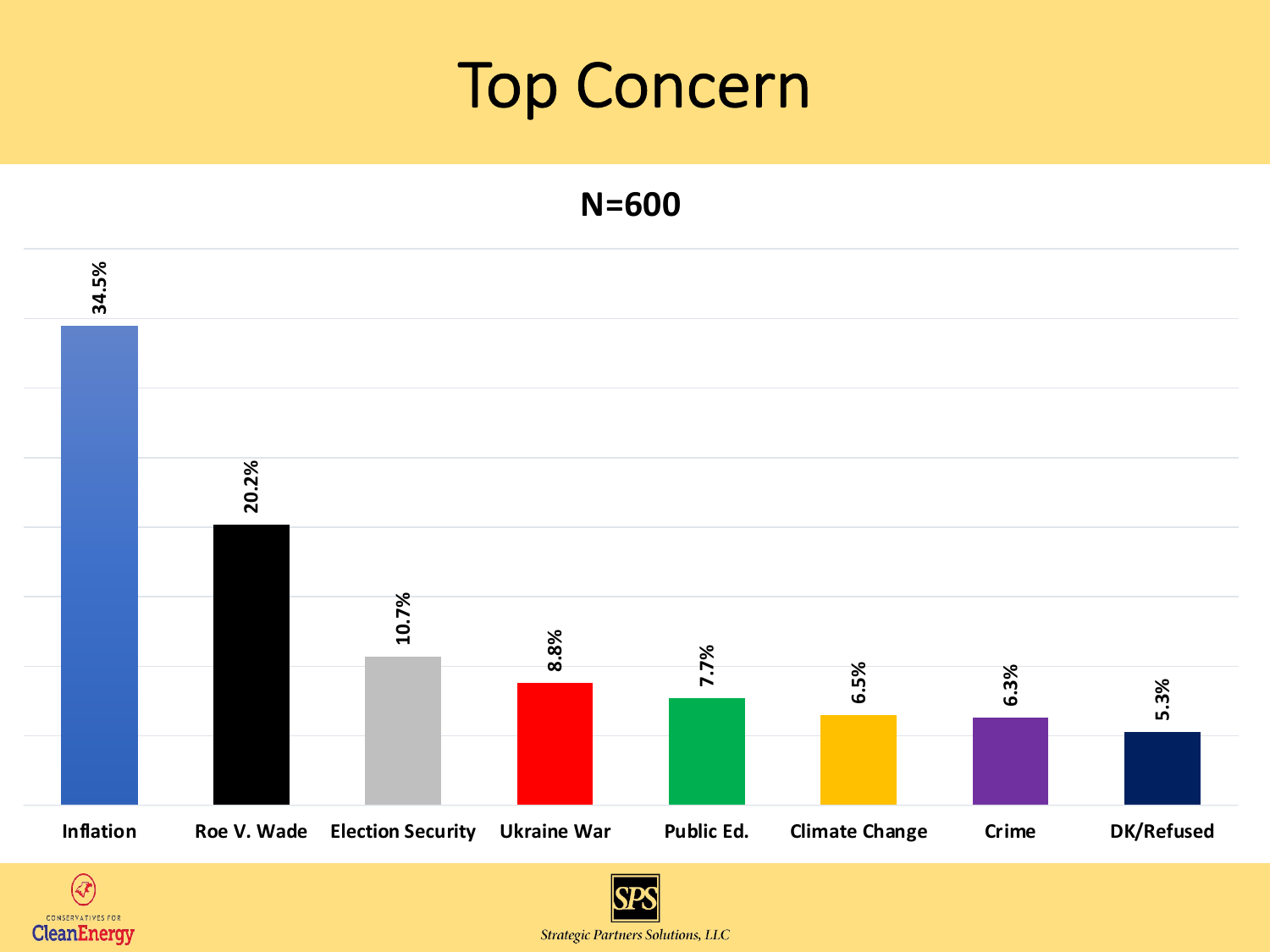### Top Concern

|                            | $N =$ | <b>Inflation</b> | Roe V. Wade | <b>Election Security</b> | <b>Ukraine War</b> | <b>Public Ed.</b> | <b>Climate Change</b> | <b>Crime</b> | <b>DK/Refused</b> |
|----------------------------|-------|------------------|-------------|--------------------------|--------------------|-------------------|-----------------------|--------------|-------------------|
| <b>Republican</b>          | 172   | 48.8%            | 9.3%        | 15.7%                    | 11.6%              | 2.3%              | 0.0%                  | 7.0%         | 5.2%              |
| <b>Democrat</b>            | 204   | 22.5%            | 30.4%       | 8.8%                     | 7.8%               | 9.3%              | 10.8%                 | 5.4%         | 4.9%              |
| <b>Unaffiliated</b>        | 177   | 36.7%            | 20.3%       | 6.8%                     | 7.9%               | 9.6%              | 7.9%                  | 6.2%         | 4.5%              |
| <b>Male Unaffiliated</b>   | 100   | 41.0%            | 18.0%       | 6.0%                     | 5.0%               | 11.0%             | 8.0%                  | 7.0%         | 4.0%              |
| <b>Female Unaffiliated</b> | 77    | 31.2%            | 23.4%       | 7.8%                     | 11.7%              | 7.8%              | 7.8%                  | 5.2%         | 5.2%              |
| <b>Liberal</b>             | 162   | 16.0%            | 42.6%       | 8.6%                     | 6.8%               | 7.4%              | 9.9%                  | 9.9%         | 3.7%              |
| <b>Moderate</b>            | 170   | 37.6%            | 16.5%       | 7.1%                     | 10.0%              | 8.8%              | 10.0%                 | 7.6%         | 2.4%              |
| <b>Conservative</b>        | 228   | 45.2%            | 10.1%       | 15.8%                    | 8.8%               | 6.6%              | 2.2%                  | 6.1%         | 5.3%              |
| (10) Interested            | 420   | 36.4%            | 19.3%       | 11.9%                    | 6.2%               | 6.7%              | 6.9%                  | 6.9%         | 5.7%              |
| <b>Urban</b>               | 138   | 32.6%            | 22.5%       | 8.7%                     | 5.8%               | 10.9%             | 11.6%                 | 5.1%         | 2.9%              |
| <b>Suburban</b>            | 257   | 35.0%            | 22.2%       | 10.1%                    | 10.1%              | 7.0%              | 4.3%                  | 7.8%         | 3.5%              |
| Rural                      | 192   | 37.0%            | 16.1%       | 13.0%                    | 8.3%               | 6.3%              | 6.3%                  | 5.2%         | 7.8%              |
| <b>Vote Democrat</b>       | 250   | 22.8%            | 33.6%       | 7.2%                     | 6.4%               | 10.0%             | 12.4%                 | 4.0%         | 3.6%              |
| <b>Splits Ticket</b>       | 60    | 38.3%            | 18.3%       | 5.0%                     | 8.3%               | 11.7%             | 5.0%                  | 10.0%        | 3.3%              |
| <b>Vote Republican</b>     | 236   | 44.9%            | 8.5%        | 16.1%                    | 11.9%              | 3.8%              | 1.7%                  | 6.8%         | 6.4%              |
| <b>Male</b>                | 282   | 41.8%            | 15.6%       | 9.9%                     | 7.8%               | 6.0%              | 6.4%                  | 7.1%         | 5.3%              |
| <b>Female</b>              | 318   | 28.0%            | 24.2%       | 11.3%                    | 9.7%               | 9.1%              | 6.6%                  | 5.7%         | 5.3%              |



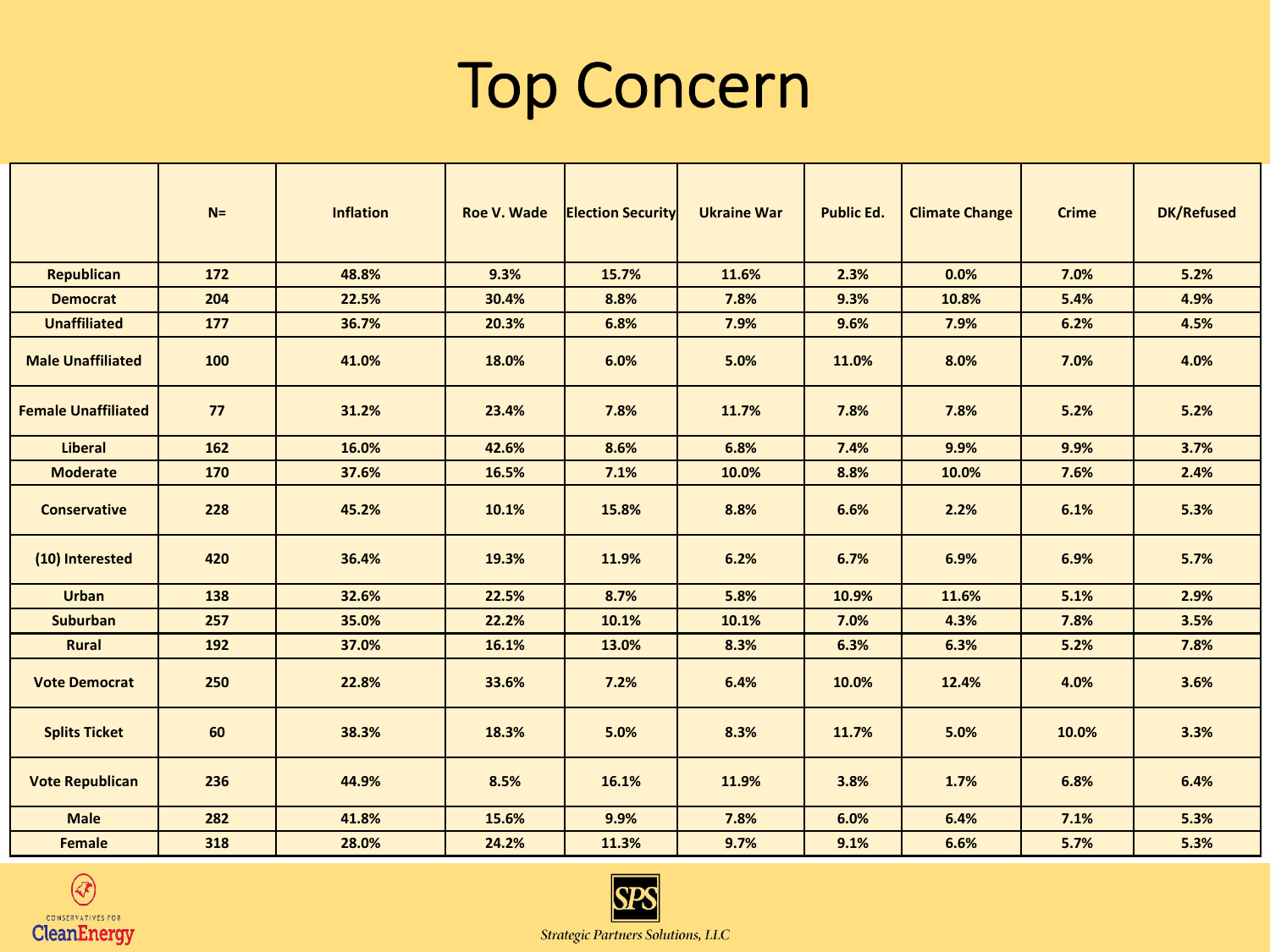### **Would you be more likely to support or oppose a lawmaker or candidate who supports policies that encourage the development of more fossil fuel energy from coal and natural**

**gas?**

**5 Year Trend Data**





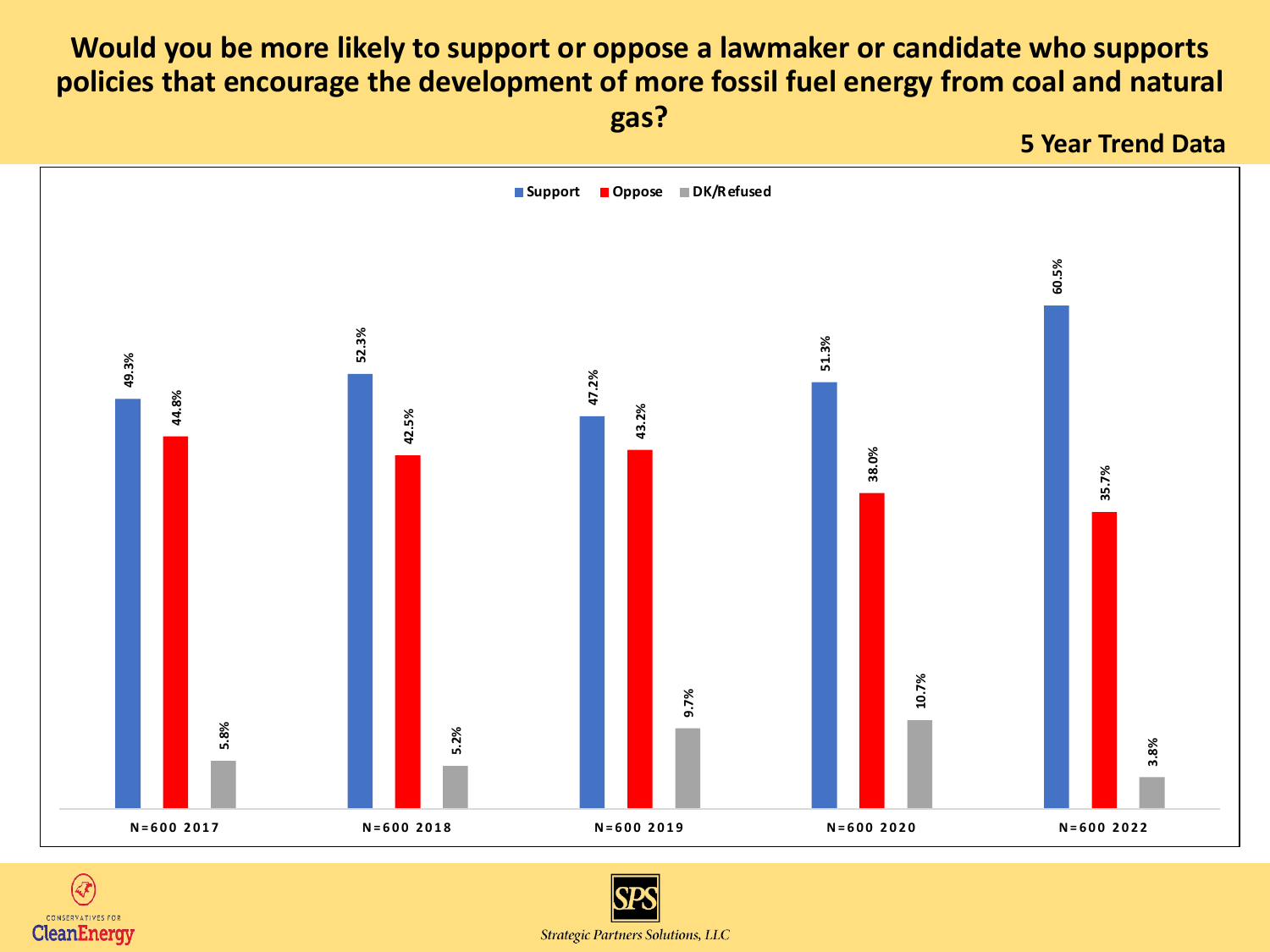#### **Would you be more likely to support or oppose a lawmaker or candidate who supports policies that encourage the development of more fossil fuel energy such as coal and natural gas?**

**2022 Data Set**

|                                    | $N =$ | <b>Support</b> | <b>Strongly</b><br><b>Support</b> | Somewhat<br><b>Support</b> | <b>Oppose</b> | Somewhat<br>oppose | <b>Strongly</b><br><b>Oppose</b> | <b>DK/Refused</b> |                                            | $N =$ | <b>Support</b> | <b>Strongly</b><br><b>Support</b> | Somewh<br>at<br><b>Support</b> | <b>Oppose</b> | Somewh<br>at<br>oppose | <b>Oppose</b> | <b>Strongly DK/Refus</b><br>ed |
|------------------------------------|-------|----------------|-----------------------------------|----------------------------|---------------|--------------------|----------------------------------|-------------------|--------------------------------------------|-------|----------------|-----------------------------------|--------------------------------|---------------|------------------------|---------------|--------------------------------|
| $N =$                              | 600   | 60.5%          | 43.7%                             | 16.8%                      | 35.7%         | 12.0%              | 23.7%                            | 3.8%              | Lived in NC <<br>10 Years                  | 160   | 50.6%          | 36.9%                             | 13.8%                          | 45.6%         | 16.9%                  | 28.8%         | 3.8%                           |
| <b>Republican</b>                  | 172   | 81.4%          | 64.5%                             | 16.9%                      | 12.2%         | 5.2%               | 7.0%                             | 6.4%              | <b>11-20 Years</b>                         | 68    | 51.5%          | 39.7%                             | 11.8%                          | 47.1%         | 20.6%                  | 26.5%         | 1.5%                           |
| <b>Democrat</b>                    | 204   | 40.2%          | 28.4%                             | 11.8%                      | 57.8%         | 19.6%              | 38.2%                            | 2.0%              | Lived in NC>20<br>Years                    | 212   | 66.5%          | 51.9%                             | 14.6%                          | 30.7%         | 7.5%                   | 23.1%         | 2.8%                           |
| <b>Unaffiliated</b>                | 177   | 62.1%          | 40.1%                             | 22.0%                      | 35.6%         | 10.7%              | 24.9%                            | 2.3%              | <b>Lived in NC</b><br><b>Entire Life</b>   | 157   | 67.5%          | 42.0%                             | 25.5%                          | 27.4%         | 9.6%                   | 17.8%         | 5.1%                           |
| <b>Male</b><br><b>Unaffiliated</b> | 100   | 60.0%          | 37.0%                             | 23.0%                      | 37.0%         | 14.0%              | 23.0%                            | 3.0%              | <b>Vote Democrat</b>                       | 250   | 34.0%          | 21.6%                             | 12.4%                          | 64.0%         | 20.0%                  | 44.0%         | 2.0%                           |
| Female<br><b>Unaffiliated</b>      | 77    | 64.9%          | 44.2%                             | 20.8%                      | 33.8%         | 60.5%              | 27.3%                            | 1.3%              | <b>Splits Ticket</b>                       | 60    | 70.0%          | 36.7%                             | 33.3%                          | 28.3%         | 10.0%                  | 18.3%         | 1.7%                           |
| <b>Liberal</b>                     | 162   | 37.7%          | 30.2%                             | 7.4%                       | 61.1%         | 13.0%              | 48.1%                            | 1.2%              | Vote<br><b>Republican</b>                  | 236   | 84.7%          | 67.8%                             | 16.9%                          | 10.2%         | 5.1%                   | 5.1%          | 5.1%                           |
| <b>Moderate</b>                    | 170   | 51.2%          | 31.8%                             | 19.4%                      | 45.3%         | 18.8%              | 26.5%                            | 3.5%              | <b>Male Less</b><br><b>College Grad.</b>   | 77    | 64.9%          | 45.5%                             | 19.5%                          | 31.2%         | 15.6%                  | 15.6%         | 3.9%                           |
| <b>Conservative</b>                | 228   | 83.8%          | 62.7%                             | 21.1%                      | 11.8%         | 6.6%               | 5.3%                             | 4.4%              | <b>Male College</b><br>Grad.               | 201   | 58.2%          | 40.3%                             | 17.9%                          | 39.3%         | 14.9%                  | 24.4%         | 2.5%                           |
| (10) Interested                    | 420   | 62.1%          | 49.3%                             | 12.9%                      | 34.5%         | 8.6%               | 26.0%                            | 3.3%              | <b>Female Less</b><br><b>College Grad.</b> | 94    | 68.1%          | 46.8%                             | 21.3%                          | 22.3%         | 8.5%                   | 13.8%         | 9.6%                           |
| <b>Urban</b>                       | 138   | 58.0%          | 40.6%                             | 17.4%                      | 39.1%         | 8.0%               | 31.2%                            | 2.9%              | <b>Female College</b><br>Grad.             | 217   | 57.6%          | 44.7%                             | 129%                           | 40.1%         | 9.2%                   | 30.9%         | 2.3%                           |
| <b>Suburban</b>                    | 257   | 58.4%          | 44.7%                             | 13.6%                      | 38.9%         | 14.0%              | 24.9%                            | 2.7%              | <b>Male</b>                                | 282   | 60.6%          | 41.8%                             | 18.8%                          | 36.5%         | 14.9%                  | 21.6%         | 2.8%                           |
| <b>Rural</b>                       | 192   | 65.1%          | 44.8%                             | 20.3%                      | 29.7%         | 11.5%              | 18.2%                            | 5.2%              | <b>Female</b>                              | 318   | 60.4%          | 45.3%                             | 15.1%                          | 34.9%         | 9.4%                   | 25.5%         | 4.7%                           |



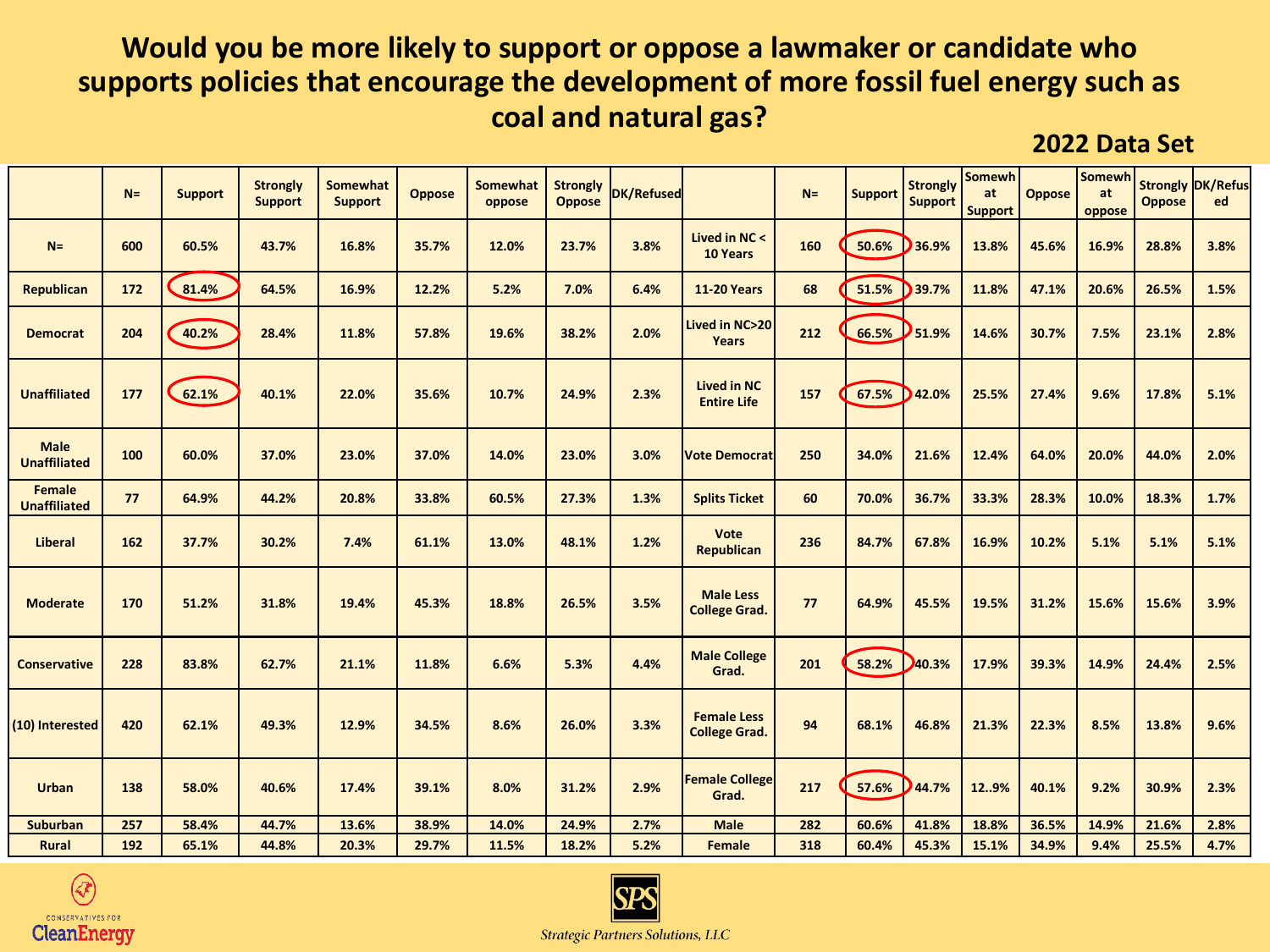Would you be more likely to support or oppose a lawmaker or candidate who supports policies that encourage renewable energy options such as wind, solar, and waste to energy technologies? **7 Year Trend Data**





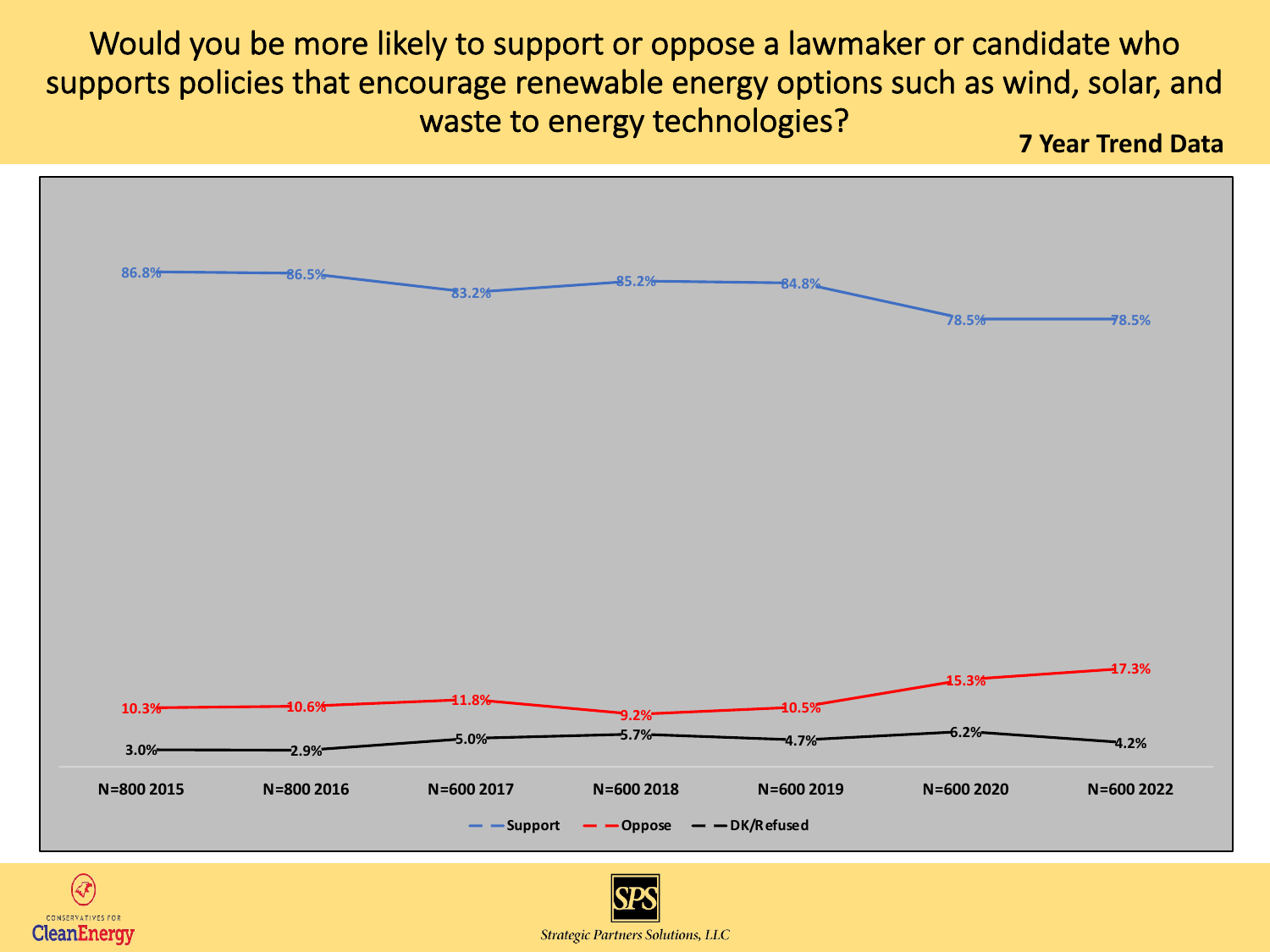### **Would you be more likely to support or oppose a lawmaker or candidate who supports policies that encourage renewable energy options such as wind, solar, and waste to energy technologies? 2022 Data Set**

|                                      | $N =$ | <b>Support</b> | <b>Strongly</b><br><b>Support</b> | Somewhat<br><b>Support</b> | <b>Oppose</b> | Somewhat<br>oppose | <b>Strongly</b><br><b>Oppose</b> | DK/Refused |                                            | $N =$ | <b>Support</b> | <b>Support</b> | Strongly Somewhat Oppose<br><b>Support</b> |       | Somewhat Strongly<br>oppose | <b>Oppose</b> | <b>DK/Refused</b> |
|--------------------------------------|-------|----------------|-----------------------------------|----------------------------|---------------|--------------------|----------------------------------|------------|--------------------------------------------|-------|----------------|----------------|--------------------------------------------|-------|-----------------------------|---------------|-------------------|
| $N=$                                 | 600   | 78.5%          | 51.2%                             | 27.3%                      | 17.3%         | 6.0%               | 11.3%                            | 4.2%       | Lived in NC <<br>10 Years                  | 160   | 81.9%          | 60.6%          | 21.3%                                      | 14.4% | 5.0%                        | 9.4%          | 3.8%              |
| Republican                           | 172   | 56.4%          | 27.3%                             | 29.1%                      | 37.8%         | 15.1%              | 22.7%                            | 5.8%       | <b>11-20 Years</b>                         | 68    | 86.8%          | 57.4%          | 29.4%                                      | 13.2% | 7.4%                        | 5.9%          | 0.0%              |
| <b>Democrat</b>                      | 204   | 96.6%          | 75.0%                             | 21.6%                      | 2.5%          | 1.0%               | 1.5%                             | 1.0%       | Lived in NC>20<br>Years                    | 212   | 80.2%          | 52.8%          | 27.4%                                      | 17.0% | 4.7%                        | 12.3%         | 2.8%              |
| <b>Unaffiliated</b>                  | 177   | 82.5%          | 50.8%                             | 31.6%                      | 12.4%         | 2.8%               | 9.6%                             | 5.1%       | <b>Lived in NC</b><br><b>Entire Life</b>   | 157   | 70.1%          | 36.9%          | 33.1%                                      | 22.9% | 8.3%                        | 14.6%         | 7.0%              |
| <b>Male</b><br><b>Unaffiliated</b>   | 100   | 84.0%          | 51.0%                             | 33.0%                      | 12.0%         | 2.0%               | 10.0%                            | 4.0%       | <b>Vote Democrat</b>                       | 250   | 95.6%          | 76.8%          | 18.8%                                      | 3.2%  | 0.4%                        | 2.8%          | 1.2%              |
| <b>Female</b><br><b>Unaffiliated</b> | 77    | 80.5%          | 50.6%                             | 29.9%                      | 13.0%         | 3.9%               | 9.1%                             | 6.5%       | <b>Splits Ticket</b>                       | 60    | 85.0%          | 50.0%          | 35.0%                                      | 13.3% | 8.3%                        | 5.0%          | 1.7%              |
| <b>Liberal</b>                       | 162   | 95.1%          | 81.5%                             | 13.6%                      | 4.3%          | 1.2%               | 3.1%                             | 0.6%       | Vote<br><b>Republican</b>                  | 236   | 60.2%          | 26.7%          | 33.5%                                      | 33.1% | 11.9%                       | 21.2%         | 6.8%              |
| <b>Moderate</b>                      | 170   | 85.9%          | 62.4%                             | 23.5%                      | 8.2%          | 2.4%               | 5.9%                             | 5.9%       | <b>Male Less</b><br><b>College Grad.</b>   | 77    | 77.9%          | 50.6%          | 27.3%                                      | 19.5% | 5.2%                        | 14.3%         | 2.6%              |
| <b>Conservative</b>                  | 228   | 63.2%          | 23.7%                             | 39.5%                      | 32.5%         | 11.4%              | 21.1%                            | 4.4%       | <b>Male College</b><br>Grad.               | 201   | 77.6%          | 50.7%          | 26.9%                                      | 19.9% | 8.0%                        | 11.9%         | 2.5%              |
| (10) Interested                      | 420   | 77.4%          | 52.4%                             | 25.0%                      | 19.5%         | 6.9%               | 12.6%                            | 3.1%       | <b>Female Less</b><br><b>College Grad.</b> | 94    | 66.0%          | 33.0%          | 33.0%                                      | 25.5% | 9.5%                        | 16.0%         | 8.5%              |
| <b>Urban</b>                         | 138   | 81.9%          | 55.8%                             | 26.1%                      | 14.5%         | 2.2%               | 12.3%                            | 3.6%       | <b>Female College</b><br>Grad.             | 217   | 85.7%          | 60.8%          | 24.9%                                      | 10.1% | 3.2%                        | 6.9%          | 4.1%              |
| <b>Suburban</b>                      | 257   | 80.5%          | 54.9%                             | 25.7%                      | 16.7%         | 6.6%               | 10.1%                            | 2.7%       | Male                                       | 282   | 78.0%          | 51.1%          | 27.0%                                      | 19.5% | 7.1%                        | 12.4%         | 2.5%              |
| Rural                                | 192   | 74.5%          | 44.3%                             | 30.2%                      | 20.3%         | 7.3%               | 13.0%                            | 5.2%       | Female                                     | 318   | 78.9%          | 51.3%          | 27.7%                                      | 15.4% | 5.0%                        | 10.4%         | 5.7%              |



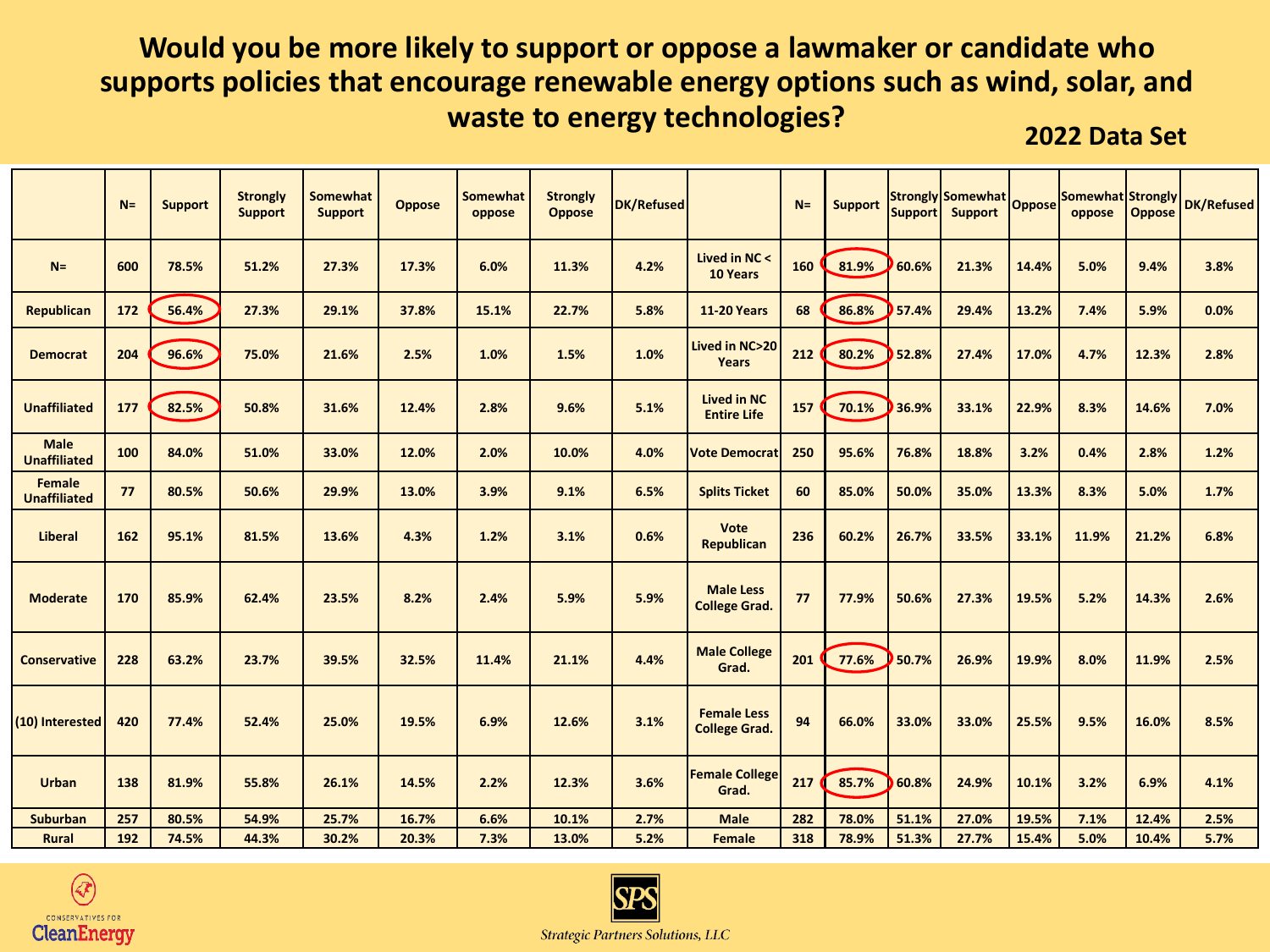**Would you be more likely to support or oppose a lawmaker or candidate who supports legislation that would provide additional ways for home or business owners to finance energy efficiency upgrades such as improved insulation, lighting, or windows? 7 Year Trend Data**



**CONSERVATIVES** CleanEnergy

**Strategic Partners Solutions, LLC**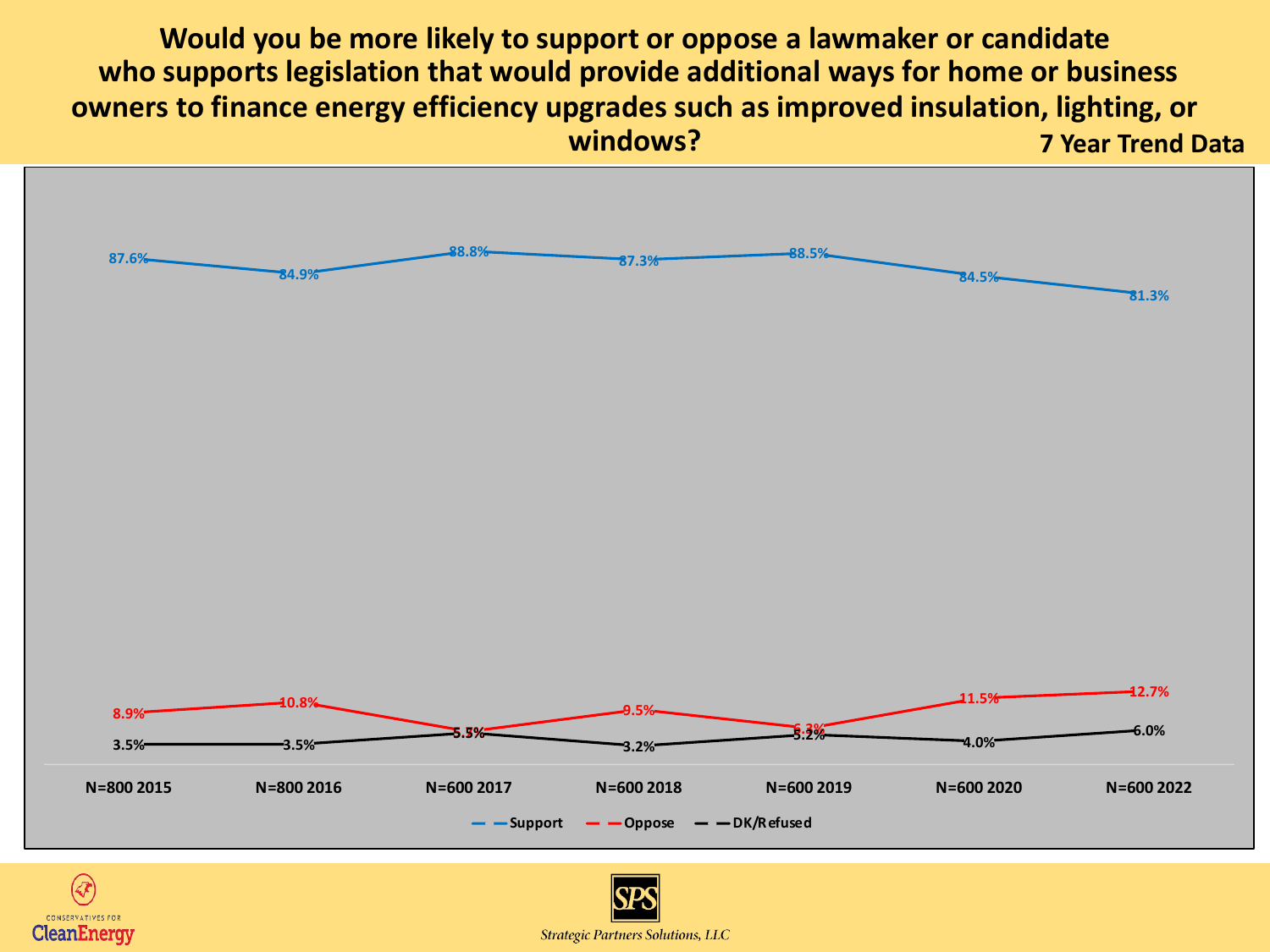#### **Would you be more likely to support or oppose a lawmaker or candidate who supports legislation that would provide additional ways for home or business owners to finance energy efficiency upgrades such as improved insulation, lighting, or windows? 2022 Data Set**

|                                      | $N=$ | <b>Support</b> | <b>Strongly</b><br><b>Support</b> | Somewhat<br><b>Support</b> | <b>Oppose</b> | Somewhat<br>Oppose | <b>Strongly</b><br><b>Oppose</b> | <b>DK/Refused</b> |                                               | $N =$ | <b>Support</b> | <b>Strongly</b><br><b>Support</b> | Somewhat<br><b>Support</b> | <b>Oppose</b> | Somewhat<br>oppose | <b>Strongly</b><br><b>Oppose</b> | <b>DK/Refused</b> |
|--------------------------------------|------|----------------|-----------------------------------|----------------------------|---------------|--------------------|----------------------------------|-------------------|-----------------------------------------------|-------|----------------|-----------------------------------|----------------------------|---------------|--------------------|----------------------------------|-------------------|
| $N=$                                 | 600  | 81.3%          | 51.3%                             | 30.0%                      | 12.7%         | 3.8%               | 8.8%                             | 6.0%              | <b>Lived in NC</b><br>< 10 Years              | 160   | 83.8%          | 58.8%                             | 25.0%                      | 10.6%         | 3.8%               | 6.9%                             | 5.6%              |
| <b>Republican</b>                    | 172  | 70.3%          | 33.1%                             | 37.2%                      | 22.7%         | 6.4%               | 16.3%                            | 7.0%              | <b>11-20 Years</b>                            | 68    | 89.7%          | 60.3%                             | 29.4%                      | 7.4%          | 2.9%               | 4.4%                             | 2.9%              |
| <b>Democrat</b>                      | 204  | 91.7%          | 69.1%                             | 22.5%                      | 3.4%          | 1.5%               | 2.0%                             | 4.9%              | Lived in<br>NC > 20<br>Years                  | 212   | 79.2%          | 51.4%                             | 27.8%                      | 15.6%         | 4.7%               | 10.8%                            | 5.2%              |
| <b>Unaffiliated</b>                  | 177  | 84.7%          | 52.0%                             | 32.8%                      | 10.2%         | 4.0%               | 6.2%                             | 5.1%              | <b>Lived in NC</b><br><b>Entire Life</b>      | 157   | 79.6%          | 40.8%                             | 38.9%                      | 12.7%         | 3.2%               | 9.6%                             | 7.6%              |
| <b>Male</b><br><b>Unaffiliated</b>   | 100  | 83.0%          | 48.0%                             | 35.0%                      | 11.0%         | 4.0%               | 7.0%                             | 6.0%              | Vote<br><b>Democrat</b>                       | 250   | 92.4%          | 68.8%                             | 23.6%                      | 2.4%          | 0.8%               | 1.6%                             | 5.2%              |
| <b>Female</b><br><b>Unaffiliated</b> | 77   | 87.0%          | 57.1%                             | 29.9%                      | 9.1%          | 3.9%               | 5.2%                             | 3.9%              | <b>Splits Ticket</b>                          | 60    | 78.3%          | 43.3%                             | 35.0%                      | 15.0%         | 8.3%               | 6.7%                             | 6.7%              |
| Liberal                              | 162  | 93.2%          | 71.0%                             | 22.2%                      | 3.7%          | 1.9%               | 1.9%                             | 3.1%              | Vote<br><b>Republican</b>                     | 236   | 71.2%          | 35.2%                             | 36.0%                      | 22.5%         | 5.9%               | 16.5%                            | 6.4%              |
| <b>Moderate</b>                      | 170  | 86.5%          | 55.9%                             | 30.6%                      | 7.1%          | 2.9%               | 4.1%                             | 6.5%              | <b>Male Less</b><br><b>College</b><br>Grad.   | 77    | 74.0%          | 53.2%                             | 20.8%                      | 18.2%         | 5.2%               | 13.0%                            | 7.8%              |
| <b>Conservative</b>                  | 228  | 71.1%          | 35.5%                             | 35.5%                      | 22.4%         | 5.3%               | 17.1%                            | 6.6%              | <b>Male</b><br><b>College</b><br>Grad.        | 201   | 81.1%          | 48.8%                             | 32.3%                      | 11.9%         | 3.5%               | 8.5%                             | 7.0%              |
| (10)<br><b>Interested</b>            | 420  | 83.3%          | 54.0%                             | 29.3%                      | 12.4%         | 3.6%               | 8.8%                             | 4.3%              | <b>Female Less</b><br><b>College</b><br>Grad. | 94    | 76.6%          | 46.8%                             | 29.8%                      | 16.0%         | 3.2%               | 12.8%                            | 7.4%              |
| <b>Urban</b>                         | 138  | 84.8%          | 58.0%                             | 26.8%                      | 10.9%         | 3.6%               | 7.2%                             | 4.3%              | <b>Female</b><br><b>College</b><br>Grad.      | 217   | 86.2%          | 56.7%                             | 29.5%                      | 10.1%         | 4.1%               | 6.0%                             | 3.7%              |
| Suburban                             | 257  | 80.9%          | 48.2%                             | 32.7%                      | 13.2%         | 2.3%               | 10.9%                            | 5.8%              | <b>Male</b>                                   | 282   | 79.4%          | 49.3%                             | 30.1%                      | 13.5%         | 3.9%               | 9.6%                             | 7.1%              |
| Rural                                | 192  | 80.2%          | 51.6%                             | 28.6%                      | 13.5%         | 5.7%               | 7.8%                             | 6.3%              | Female                                        | 318   | 83.0%          | 53.1%                             | 29.9%                      | 11.9%         | 3.8%               | 8.2%                             | 5.0%              |



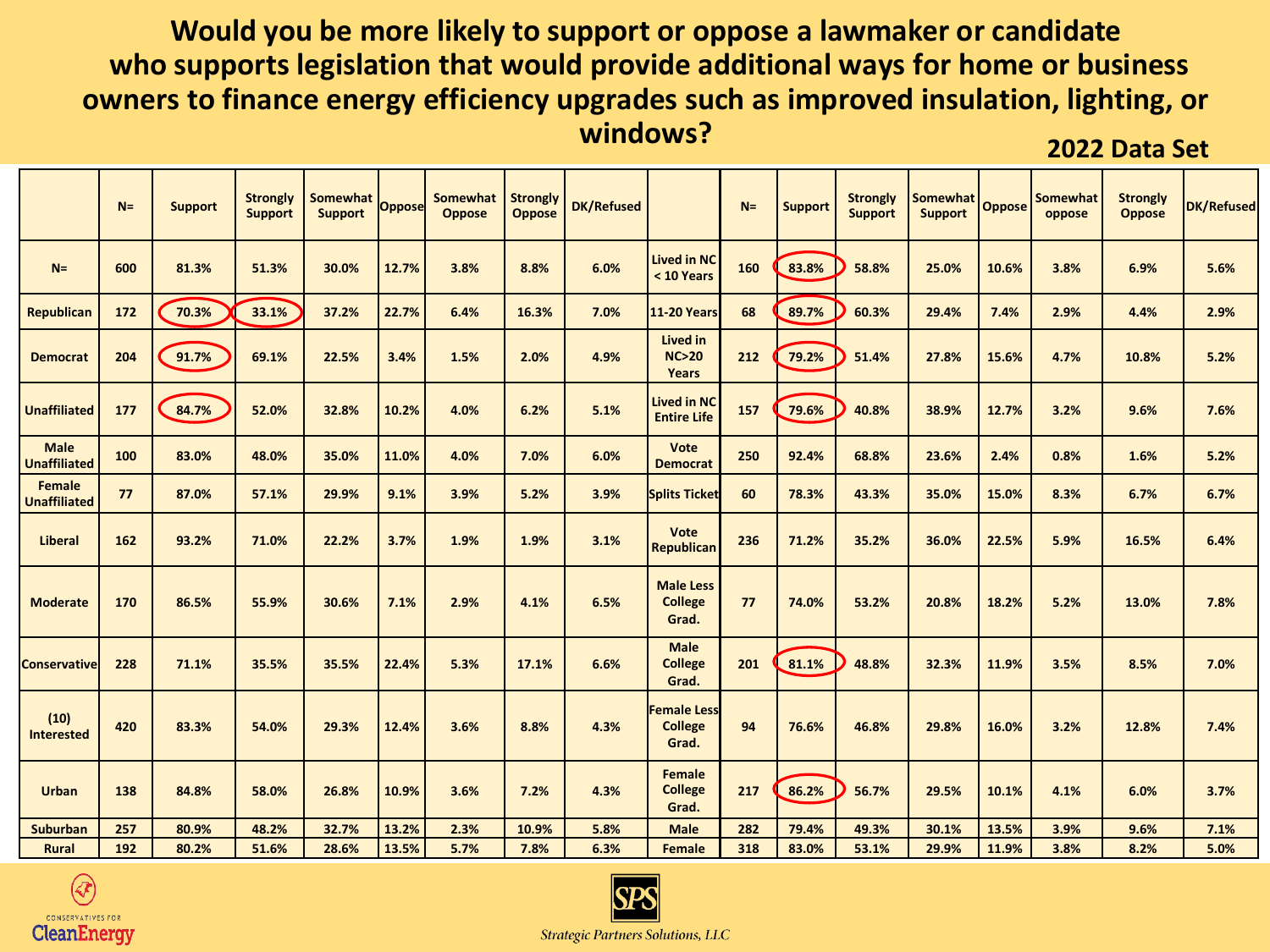### **Would you be more likely to support or oppose a lawmaker or candidate who wants to change North Carolina's regulatory policies to allow for more competition and consumer choice?**



CONSERVATIVES FOR **CleanEnergy** 

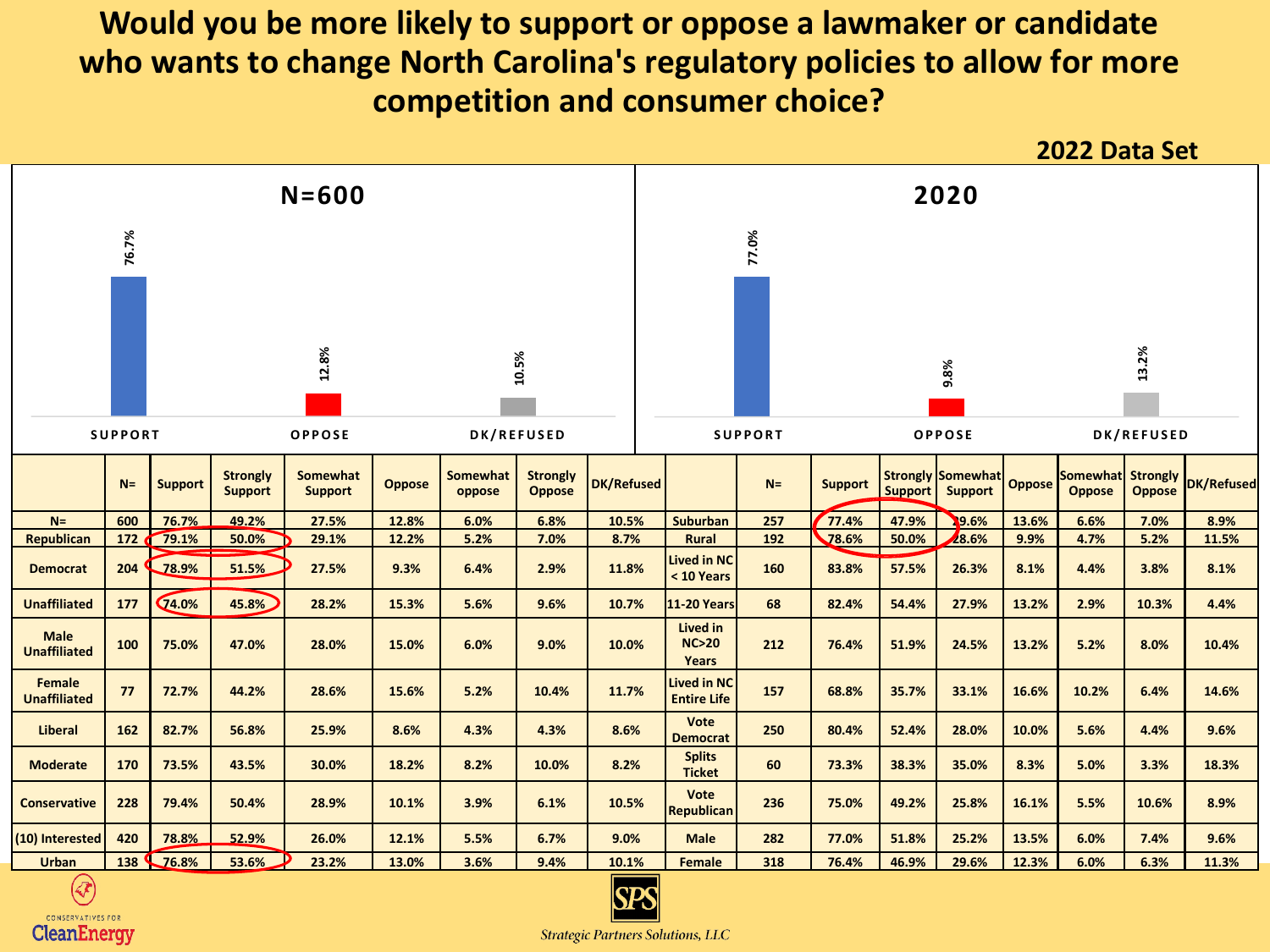### **Would you be more likely to support or oppose a lawmaker or candidate who wants to change North Carolina's regulatory policies to allow for more competition and consumer choice?**





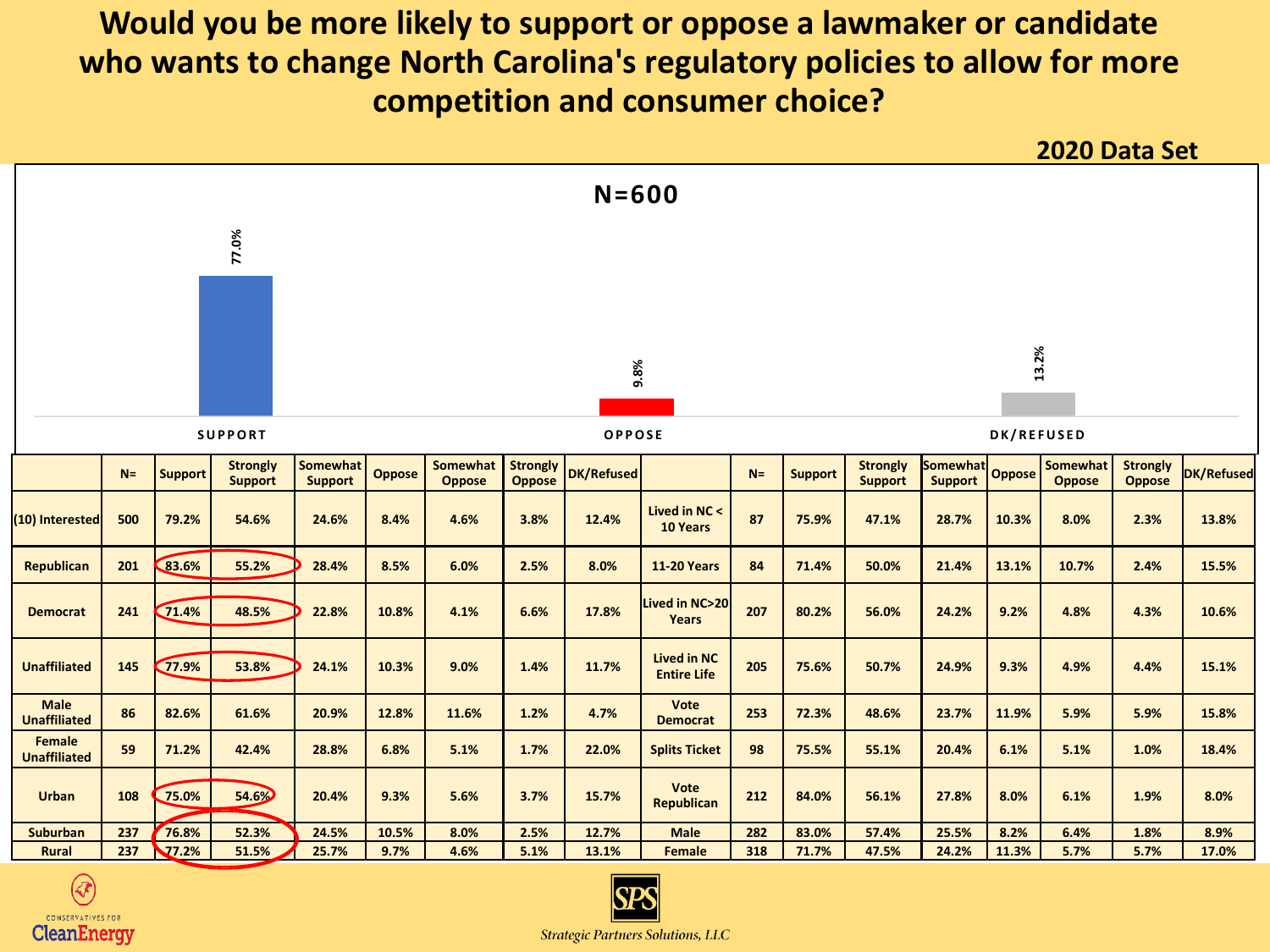**From what you know about climate change, which of the following four statement is closest to your opinion? 1. Climate change has been established as a serious problem and immediate action is necessary. 2. There is enough evidence climate change is taking place and some action should be taken. 3. We don't know enough about climate change and more research is necessary before we take action. 4. Concern about climate change has been greatly exaggerated. 2022 Data Set**





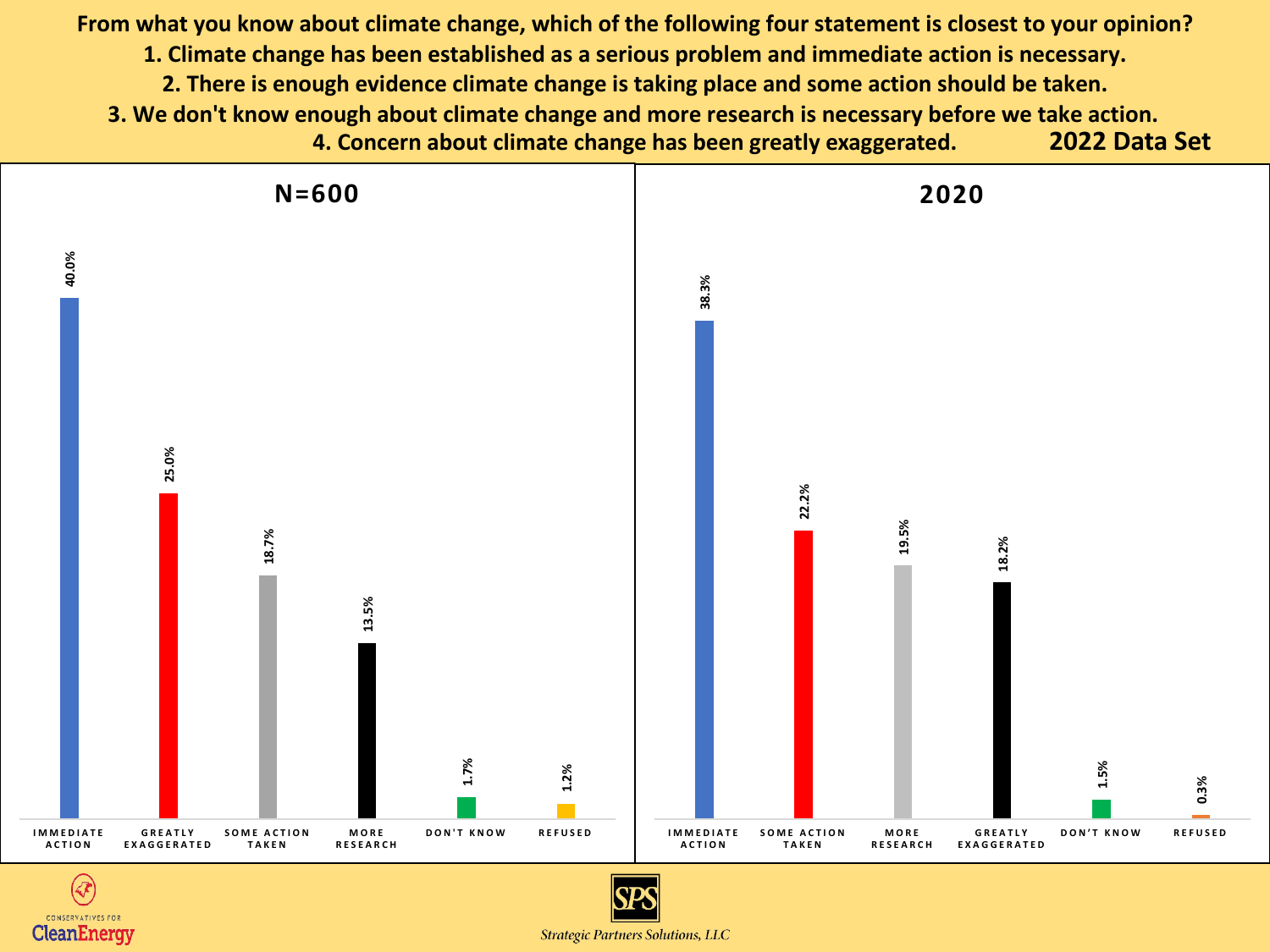**From what you know about climate change, which of the following four statement is closest to your opinion?**

**1. Climate change has been established as a serious problem and immediate action is necessary.**

**2. There is enough evidence climate change is taking place and some action should be taken.**

**3. We don't know enough about climate change and more research is necessary before we take action.**

**4. Concern about climate change has been greatly exaggerated.** 

|  | 2022 Data Set |  |  |  |
|--|---------------|--|--|--|
|  |               |  |  |  |

|                                      | $N=$ | <b>Immediate</b><br><b>Action</b> | <b>Greatly</b><br><b>Exaggerated</b> | <b>Some</b><br><b>Action</b><br><b>Taken</b> | <b>More</b><br><b>Research</b> | Don't<br><b>Know</b> | <b>Refused</b> |                                               | $N=$ | <b>Immediate</b><br><b>Action</b> | <b>Greatly</b><br><b>Exaggerated</b> | <b>Some</b><br><b>Action</b><br><b>Taken</b> | <b>More</b><br><b>Research</b> | Don't<br><b>Know</b> | <b>Refused</b> |
|--------------------------------------|------|-----------------------------------|--------------------------------------|----------------------------------------------|--------------------------------|----------------------|----------------|-----------------------------------------------|------|-----------------------------------|--------------------------------------|----------------------------------------------|--------------------------------|----------------------|----------------|
| $N=$                                 | 600  | 40.0%                             | 25.0%                                | 18.7%                                        | 13.5%                          | 1.7%                 | 1.2%           | <b>Lived in NC</b><br>< 10 Years              | 160  | 48.8%                             | 17.5%                                | 18.1%                                        | 13.1%                          | 1.3%                 | 1.3%           |
| <b>Republican</b>                    | 172  | 9.3%                              | 52.9%                                | 15.7%                                        | 18.6%                          | 2.3%                 | 1.2%           | <b>11-20 Years</b>                            | 68   | 52.9%                             | 17.6%                                | 17.6%                                        | 11.8%                          | 0.0%                 | 0.0%           |
| <b>Democrat</b>                      | 204  | 72.1%                             | 6.9%                                 | 13.7%                                        | 5.9%                           | 1.0%                 | 0.5%           | Lived in<br>NC > 20<br>Years                  | 212  | 36.8%                             | 29.7%                                | 17.5%                                        | 12.7%                          | 2.4%                 | 0.9%           |
| <b>Unaffiliated</b>                  | 177  | 38.4%                             | 17.5%                                | 27.1%                                        | 13.6%                          | 2.3%                 | 1.1%           | <b>Lived in NC</b><br><b>Entire Life</b>      | 157  | 30.6%                             | 29.3%                                | 21.7%                                        | 15.9%                          | 1.9%                 | 0.6%           |
| <b>Male</b><br><b>Unaffiliated</b>   | 100  | 37.0%                             | 13.0%                                | 30.0%                                        | 14.0%                          | 4.0%                 | 2.0%           | Vote<br><b>Democrat</b>                       | 250  | 73.2%                             | 5.6%                                 | 15.6%                                        | 3.6%                           | 1.6%                 | 0.4%           |
| <b>Female</b><br><b>Unaffiliated</b> | 77   | 40.3%                             | 23.4%                                | 23.4%                                        | 13.0%                          | 0.0%                 | 0.0%           | <b>Splits Ticket</b>                          | 60   | 33.6%                             | 16.7%                                | 23.3%                                        | 26.7%                          | 0.0%                 | 0.0%           |
| <b>Liberal</b>                       | 162  | 80.9%                             | 6.2%                                 | 9.9%                                         | 1.2%                           | 1.9%                 | 0.0%           | <b>Vote</b><br><b>Republican</b>              | 236  | 9.3%                              | 50.0%                                | 19.1%                                        | 17.8%                          | 2.5%                 | 1.3%           |
| <b>Moderate</b>                      | 170  | 43.5%                             | 11.2%                                | 31.2%                                        | 12.4%                          | 0.6%                 | 1.2%           | <b>Male Less</b><br><b>College</b><br>Grad.   | 77   | 32.5%                             | 32.5%                                | 18.2%                                        | 15.6%                          | 0.0%                 | 1.3%           |
| <b>Conservative</b>                  | 228  | 9.6%                              | 49.1%                                | 16.7%                                        | 21.1%                          | 2.6%                 | 0.9%           | <b>Male</b><br><b>College</b><br>Grad.        | 201  | 37.8%                             | 22.9%                                | 22.9%                                        | 12.4%                          | 3.0%                 | 1.0%           |
| (10) Interested                      | 420  | 41.7%                             | 27.6%                                | 15.5%                                        | 12.9%                          | 1.9%                 | 0.0%           | <b>Female Less</b><br><b>College</b><br>Grad. | 94   | 21.3%                             | 39.4%                                | 18.1%                                        | 17.0%                          | 3.2%                 | 1.1%           |
| <b>Urban</b>                         | 138  | 45.7%                             | 21.7%                                | 20.3%                                        | 8.0%                           | 3.6%                 | 0.7%           | <b>Female</b><br><b>College</b><br>Grad.      | 217  | 52.1%                             | 19.4%                                | 15.2%                                        | 12.0%                          | 0.5%                 | 0.9%           |
| <b>Suburban</b>                      | 257  | 49.0%                             | 21.0%                                | 14.8%                                        | 14.0%                          | 0.0%                 | 1.2%           | <b>Male</b>                                   | 282  | 36.5%                             | 25.2%                                | 21.3%                                        | 13.8%                          | 2.1%                 | 1.1%           |
| <b>Rural</b>                         | 192  | 24.5%                             | 33.9%                                | 22.9%                                        | 15.6%                          | 2.6%                 | 0.5%           | <b>Female</b>                                 | 318  | 43.1%                             | 24.8%                                | 16.4%                                        | 13.2%                          | 1.3%                 | 1.3%           |



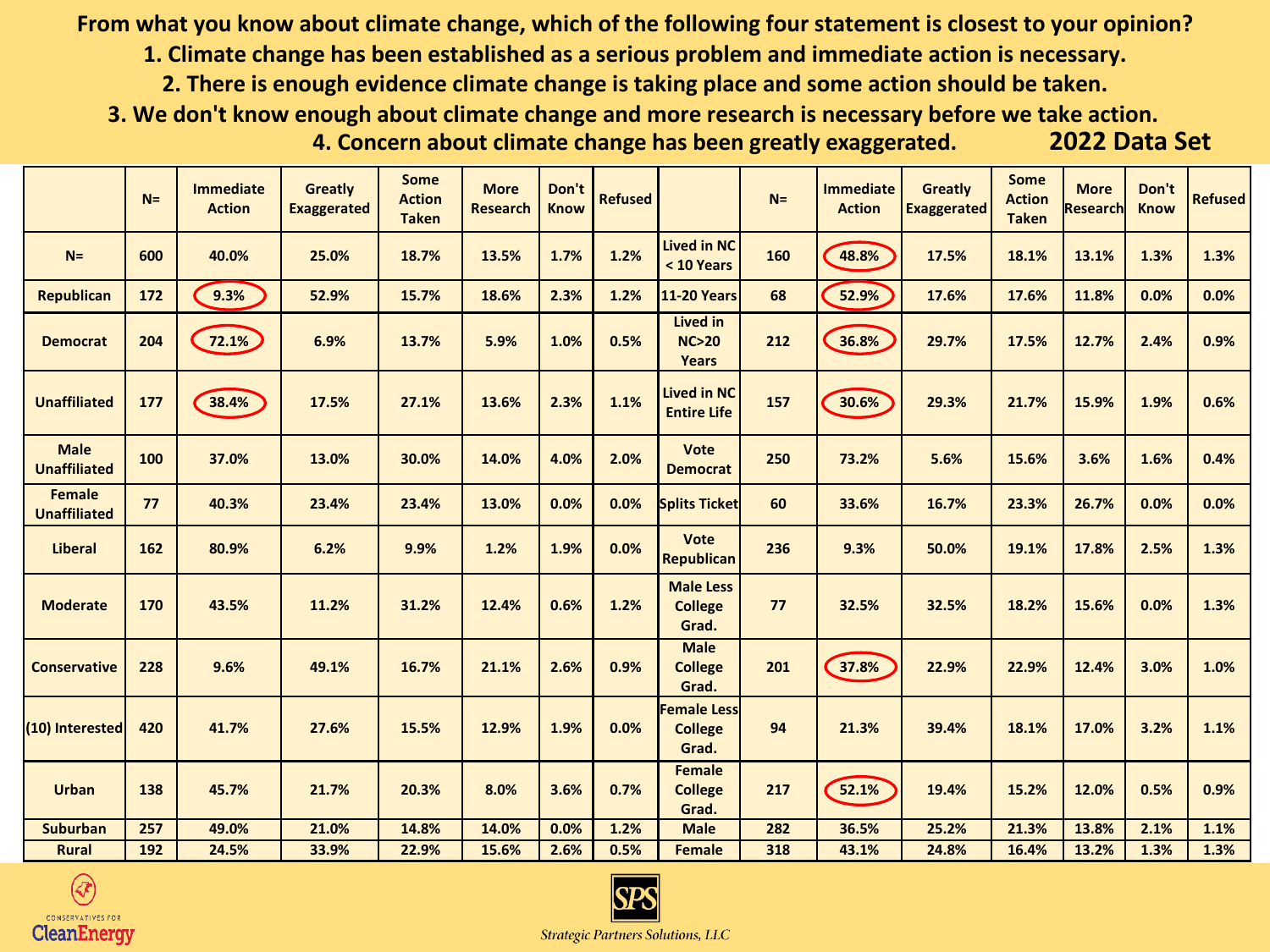

**CONSERVATIVES FOR CleanEnergy** 

**Strategic Partners Solutions, LLC**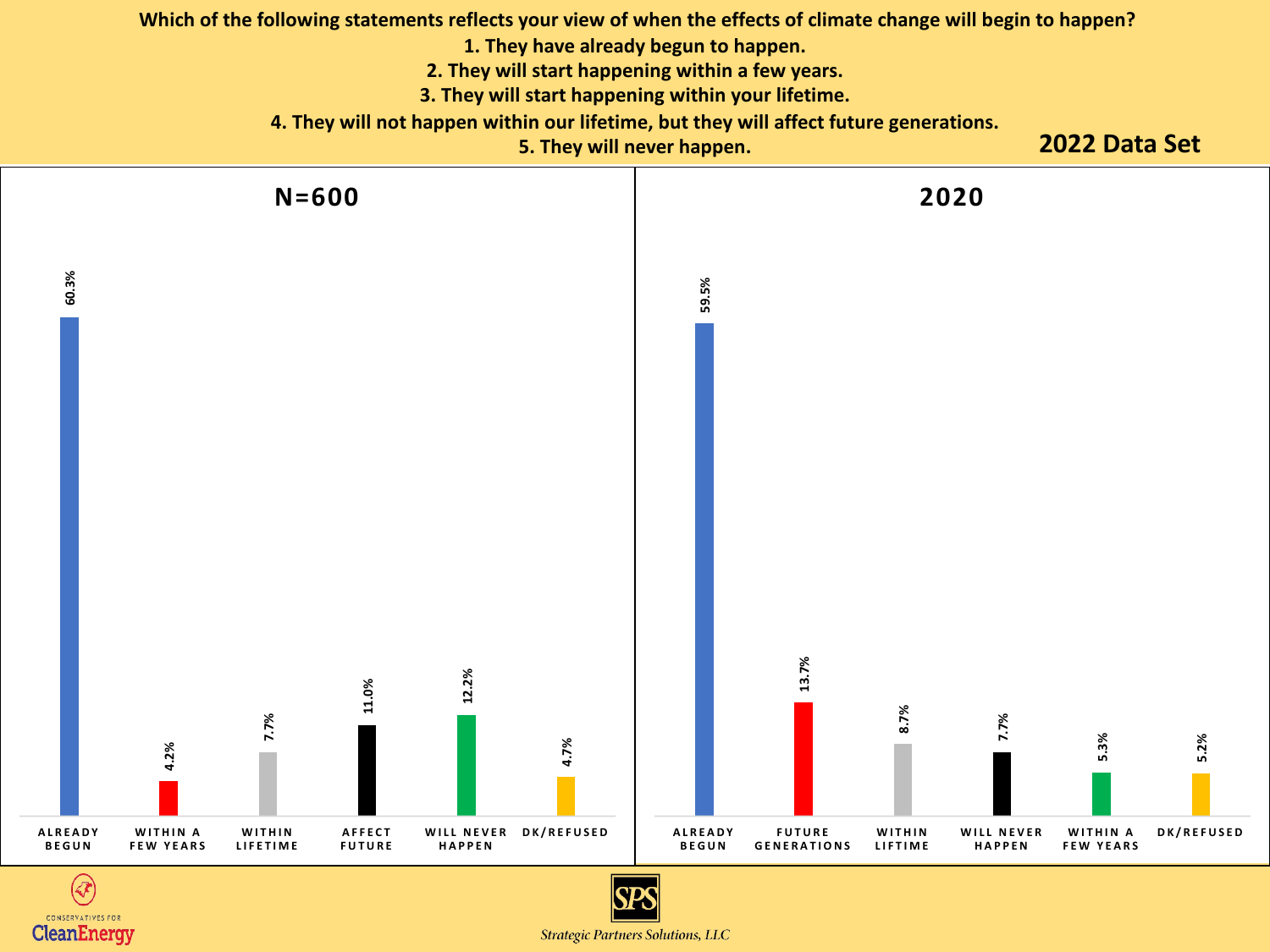**Which of the following statements reflects your view of when the effects of climate change will begin to happen?**

**1. They have already begun to happen.**

**2. They will start happening within a few years.**

**3. They will start happening within your lifetime.**

**4. They will not happen within our lifetime, but they will affect future generations.**

**5. They will never happen. 2022 Data Set**

|                                      | $N=$ | <b>Already</b><br><b>Begun</b> | <b>Within a Few</b><br><b>Years</b> | <b>Within</b><br><b>Lifetime</b> | Lifetime/<br><b>Affect</b><br><b>Future</b> | Will<br><b>Never</b><br><b>Happen</b> | DK/Refused |                                               | $N=$ | <b>Already</b><br><b>Begun</b> | <b>Within a Few</b><br><b>Years</b> | <b>Within</b><br><b>Lifetime</b> | Lifetime/<br><b>Affect</b><br><b>Future</b> | Will<br><b>Never</b><br><b>Happen</b> | DK/Refused |
|--------------------------------------|------|--------------------------------|-------------------------------------|----------------------------------|---------------------------------------------|---------------------------------------|------------|-----------------------------------------------|------|--------------------------------|-------------------------------------|----------------------------------|---------------------------------------------|---------------------------------------|------------|
| $N=$                                 | 600  | 60.3%                          | 4.2%                                | 7.7%                             | 11.0%                                       | 12.2%                                 | 4.7%       | <b>Lived in NC</b><br>< 10 Years              | 160  | 64.4%                          | 3.8%                                | 8.1%                             | 9.4%                                        | 10.6%                                 | 3.8%       |
| <b>Republican</b>                    | 172  | 33.7%                          | 4.1%                                | 7.6%                             | 20.9%                                       | 25.6%                                 | 8.1%       | <b>11-20 Years</b>                            | 68   | 72.1%                          | 2.9%                                | 7.4%                             | 5.9%                                        | 8.8%                                  | 2.9%       |
| <b>Democrat</b>                      | 204  | 82.8%                          | 2.5%                                | 5.4%                             | 5.4%                                        | 2.5%                                  | 1.5%       | <b>Lived in</b><br>NC > 20<br>Years           | 212  | 56.6%                          | 4.2%                                | 6.6%                             | 14.2%                                       | 13.2%                                 | 5.2%       |
| <b>Unaffiliated</b>                  | 177  | 66.1%                          | 6.8%                                | 9.0%                             | 5.1%                                        | 9.6%                                  | 3.4%       | <b>Lived in NC</b><br><b>Entire Life</b>      | 157  | 56.7%                          | 5.1%                                | 8.9%                             | 10.8%                                       | 13.4%                                 | 5.1%       |
| <b>Male</b><br><b>Unaffiliated</b>   | 100  | 63.0%                          | 8.0%                                | 13.0%                            | 5.0%                                        | 8.0%                                  | 3.0%       | <b>Vote</b><br><b>Democrat</b>                | 250  | 84.0%                          | 3.6%                                | 4.4%                             | 4.4%                                        | 2.4%                                  | 1.2%       |
| <b>Female</b><br><b>Unaffiliated</b> | 77   | 70.1%                          | 5.2%                                | 3.9%                             | 5.2%                                        | 11.7%                                 | 3.9%       | <b>Splits Ticket</b>                          | 60   | 56.7%                          | 10.0%                               | 15.0%                            | 8.3%                                        | 8.3%                                  | 1.7%       |
| <b>Liberal</b>                       | 162  | 85.2%                          | 3.1%                                | 4.9%                             | 5.6%                                        | 0.6%                                  | 0.6%       | <b>Vote</b><br><b>Republican</b>              | 236  | 37.7%                          | 3.0%                                | 8.9%                             | 17.4%                                       | 25.0%                                 | 8.1%       |
| <b>Moderate</b>                      | 170  | 71.2%                          | 7.6%                                | 5.3%                             | 7.6%                                        | 5.9%                                  | 2.4%       | <b>Male Less</b><br><b>College</b><br>Grad.   | 77   | 54.5%                          | 2.6%                                | 9.1%                             | 15.6%                                       | 15.6%                                 | 2.6%       |
| <b>Conservative</b>                  | 228  | 37.3%                          | 2.2%                                | 10.5%                            | 17.5%                                       | 24.6%                                 | 7.9%       | <b>Male</b><br><b>College</b><br>Grad.        | 201  | 60.2%                          | 6.0%                                | 7.5%                             | 11.4%                                       | 10.9%                                 | 4.0%       |
| (10) Interested                      | 420  | 61.0%                          | 3.1%                                | 6.9%                             | 11.0%                                       | 14.3%                                 | 3.8%       | <b>Female Less</b><br><b>College</b><br>Grad. | 94   | 45.7%                          | 6.4%                                | 6.3%                             | 17.0%                                       | 17.0%                                 | 8.5%       |
| <b>Urban</b>                         | 138  | 64.5%                          | 5.8%                                | 7.2%                             | 8.0%                                        | 12.3%                                 | 2.2%       | <b>Female</b><br><b>College</b><br>Grad.      | 217  | 68.2%                          | 2.3%                                | 8.8%                             | 6.0%                                        | 10.6%                                 | 4.1%       |
| <b>Suburban</b>                      | 257  | 65.4%                          | 4.3%                                | 8.6%                             | 9.3%                                        | 8.6%                                  | 3.9%       | <b>Male</b>                                   | 282  | 58.9%                          | 5.0%                                | 7.8%                             | 12.4%                                       | 12.1%                                 | 3.9%       |
| <b>Rural</b>                         | 192  | 49.5%                          | 3.1%                                | 7.3%                             | 16.1%                                       | 17.2%                                 | 6.8%       | <b>Female</b>                                 | 318  | 61.6%                          | 3.5%                                | 7.5%                             | 9.7%                                        | 12.3%                                 | 5.3%       |



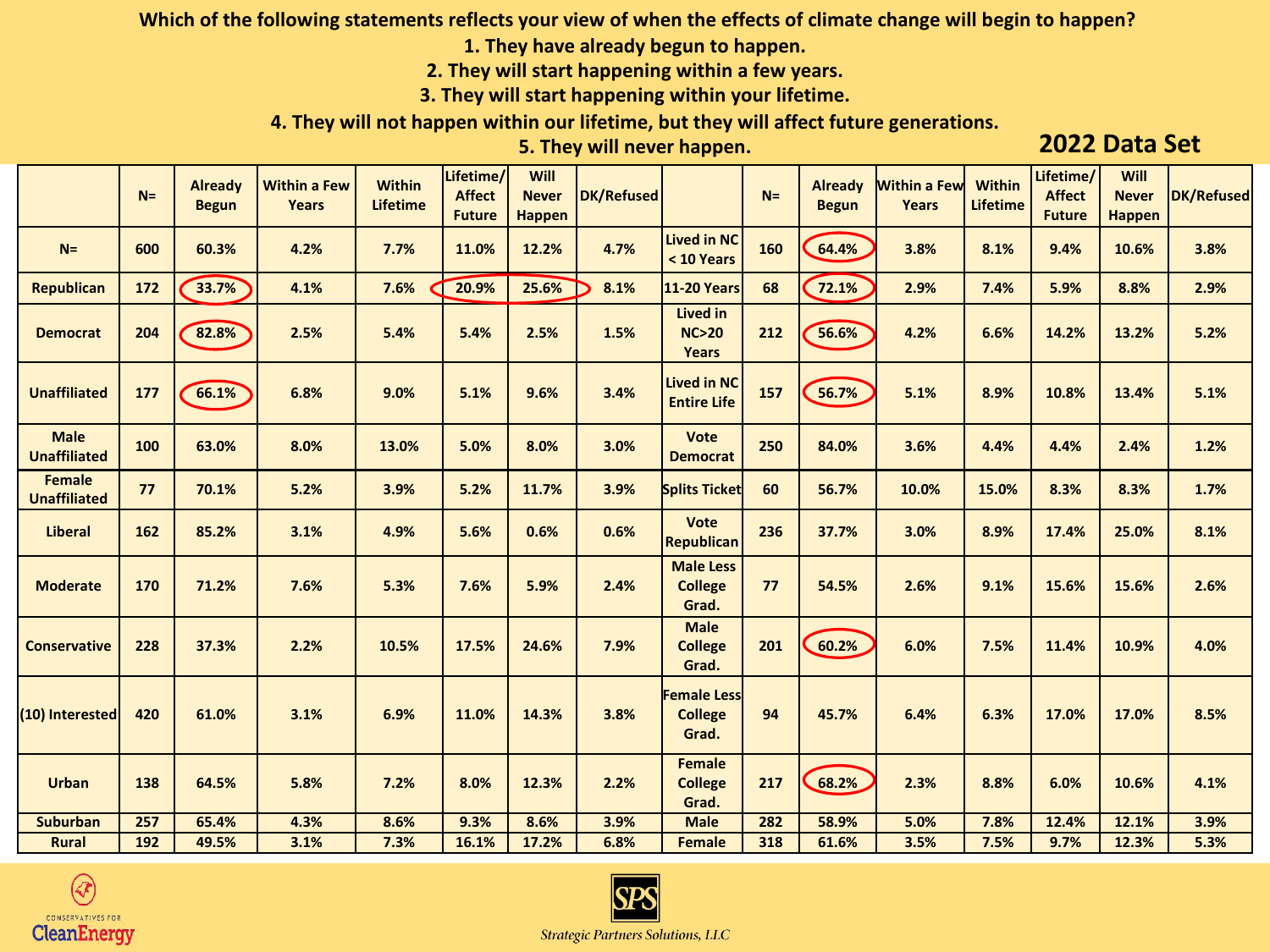#### **Do you think climate change is mainly the result of manmade pollution or mainly the result of natural process?**



**Strategic Partners Solutions, LLC**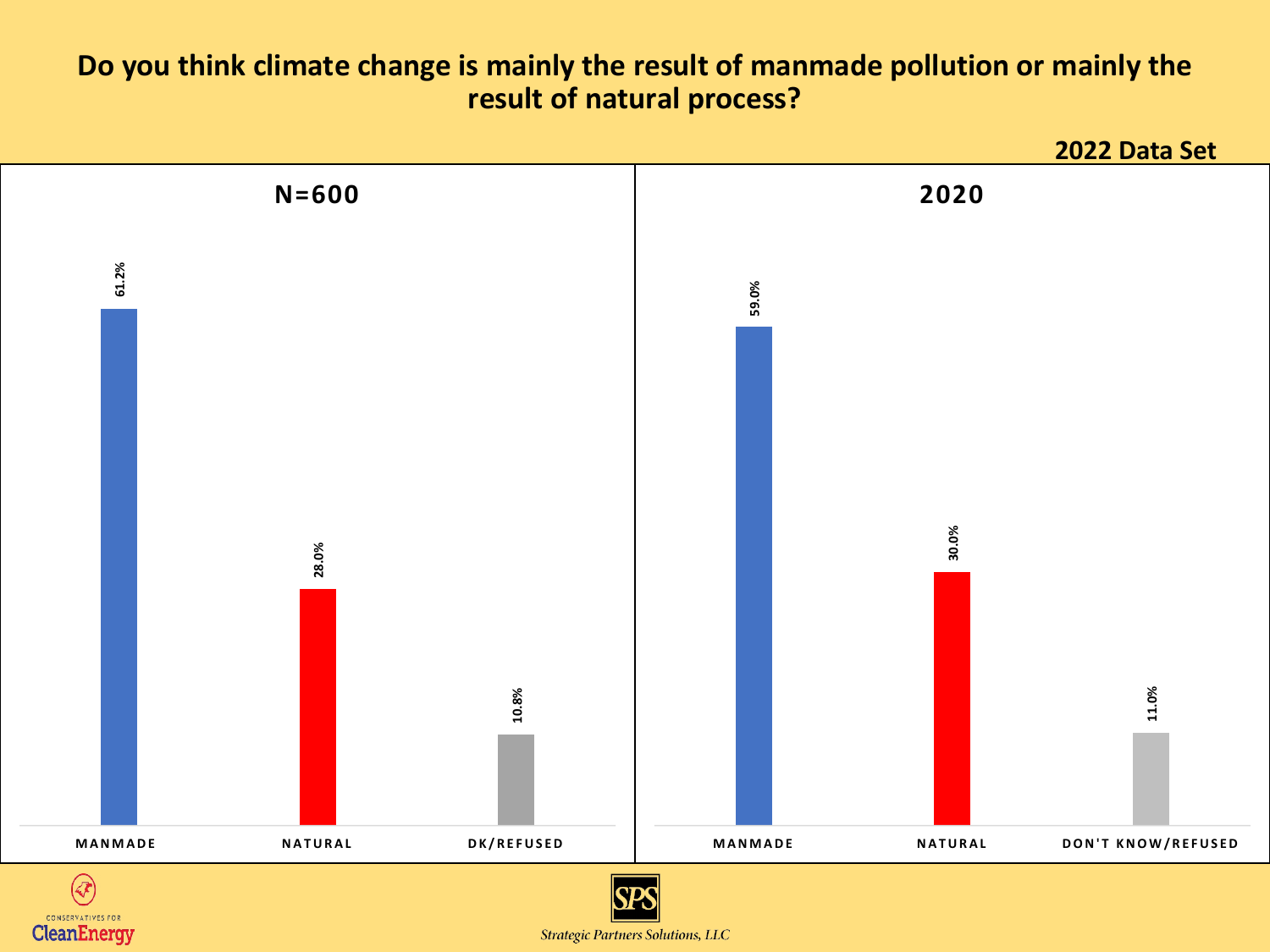#### **Do you think climate change is mainly the result of manmade pollution or mainly the result of natural process?**

**2022 Data Set**

|                                    | $N =$ | <b>Manmade</b> | <b>Strongly</b><br><b>Manmade</b> | Somewhat<br><b>Manmade</b> | <b>Natural</b> | Somewhat<br><b>Natural</b> | <b>Strongly</b><br><b>Natural</b> | DK/Refused |                                            | $N=$ | Manmade | <b>Strongly</b><br><b>Manmade</b> | Somewhat<br><b>Manmade</b> | <b>Natural</b> |       |       | Somewhat Strongly DK/Refused |
|------------------------------------|-------|----------------|-----------------------------------|----------------------------|----------------|----------------------------|-----------------------------------|------------|--------------------------------------------|------|---------|-----------------------------------|----------------------------|----------------|-------|-------|------------------------------|
| $N=$                               | 600   | 61.2%          | 47.0%                             | 14.2%                      | 28.0%          | 8.7%                       | 19.3%                             | 10.8%      | Lived in NC <<br>10 Years                  | 160  | 67.5%   | 55.0%                             | 12.5%                      | 18.8%          | 6.9%  | 11.9% | 13.8%                        |
| <b>Republican</b>                  | 172   | 37.8%          | 20.3%                             | 17.4%                      | 48.3%          | 11.0%                      | 37.2%                             | 14.0%      | <b>11-20 Years</b>                         | 68   | 64.7%   | 48.5%                             | 16.2%                      | 23.5%          | 7.4%  | 16.2% | 11.8%                        |
| <b>Democrat</b>                    | 204   | 84.3%          | 73.5%                             | 10.8%                      | 10.3%          | 6.4%                       | 3.9%                              | 5.4%       | Lived in<br><b>NC&gt;20 Years</b>          | 212  | 61.3%   | 45.3%                             | 16.0%                      | 27.8%          | 6.1%  | 21.7% | 10.8%                        |
| <b>Unaffiliated</b>                | 177   | 62.7%          | 45.8%                             | 16.9%                      | 25.4%          | 7.9%                       | 17.5%                             | 11.9%      | <b>Lived in NC</b><br><b>Entire Life</b>   | 157  | 53.5%   | 40.8%                             | 12.7%                      | 38.9%          | 14.6% | 24.2% | 7.6%                         |
| <b>Male</b><br><b>Unaffiliated</b> | 100   | 63.0%          | 42.0%                             | 21.0%                      | 22.0%          | 7.0%                       | 15.0%                             | 15.0%      | Vote<br><b>Democrat</b>                    | 250  | 85.2%   | 75.6%                             | 9.6%                       | 8.8%           | 4.8%  | 4.0%  | 6.0%                         |
| Female<br><b>Unaffiliated</b>      | 77    | 62.3%          | 50.6%                             | 11.7%                      | 29.9%          | 9.1%                       | 20.8%                             | 7.8%       | <b>Splits Ticket</b>                       | 60   | 56.7%   | 33.3%                             | 23.3%                      | 23.3%          | 8.3%  | 15.0% | 20.0%                        |
| <b>Liberal</b>                     | 162   | 90.7%          | 82.1%                             | 8.6%                       | 4.9%           | 2.5%                       | 2.5%                              | 4.3%       | Vote<br><b>Republican</b>                  | 236  | 39.0%   | 22.9%                             | 16.1%                      | 49.6%          | 13.6% | 36.0% | 11.4%                        |
| <b>Moderate</b>                    | 170   | 70.0%          | 50.0%                             | 20.0%                      | 17.1%          | 8.2%                       | 8.8%                              | 12.9%      | <b>Male Less</b><br><b>College Grad.</b>   | 77   | 53.2%   | 42.9%                             | 10.4%                      | 36.4%          | 13.0% | 23.4% | 10.4%                        |
| <b>Conservative</b>                | 228   | 37.3%          | 21.9%                             | 15.4%                      | 51.8%          | 12.7%                      | 39.0%                             | 11.0%      | <b>Male College</b><br>Grad.               | 201  | 62.7%   | 43.3%                             | 19.4%                      | 25.9%          | 5.0%  | 20.9% | 11.4%                        |
| (10) Interested                    | 420   | 58.8%          | 47.6%                             | 11.2%                      | 30.5%          | 7.4%                       | 23.1%                             | 10.7%      | <b>Female Less</b><br><b>College Grad.</b> | 94   | 47.9%   | 34.0%                             | 13.8%                      | 38.3%          | 11.7% | 26.6% | 13.8%                        |
| <b>Urban</b>                       | 138   | 65.9%          | 52.2%                             | 13.8%                      | 23.2%          | 5.1%                       | 18.1%                             | 10.9%      | Female<br><b>College Grad.</b>             | 217  | 68.7%   | 58.1%                             | 10.6%                      | 23.5%          | 9.7%  | 13.8% | 7.8%                         |
| <b>Suburban</b>                    | 257   | 68.5%          | 51.8%                             | 16.7%                      | 24.9%          | 7.8%                       | 17.1%                             | 6.6%       | <b>Male</b>                                | 282  | 59.6%   | 42.6%                             | 17.0%                      | 28.4%          | 7.1%  | 21.3% | 12.1%                        |
| <b>Rural</b>                       | 192   | 48.4%          | 37.5%                             | 10.9%                      | 35.9%          | 13.0%                      | 22.9%                             | 15.6%      | <b>Female</b>                              | 318  | 62.6%   | 50.9%                             | 11.6%                      | 27.7%          | 10.1% | 17.6% | 9.7%                         |



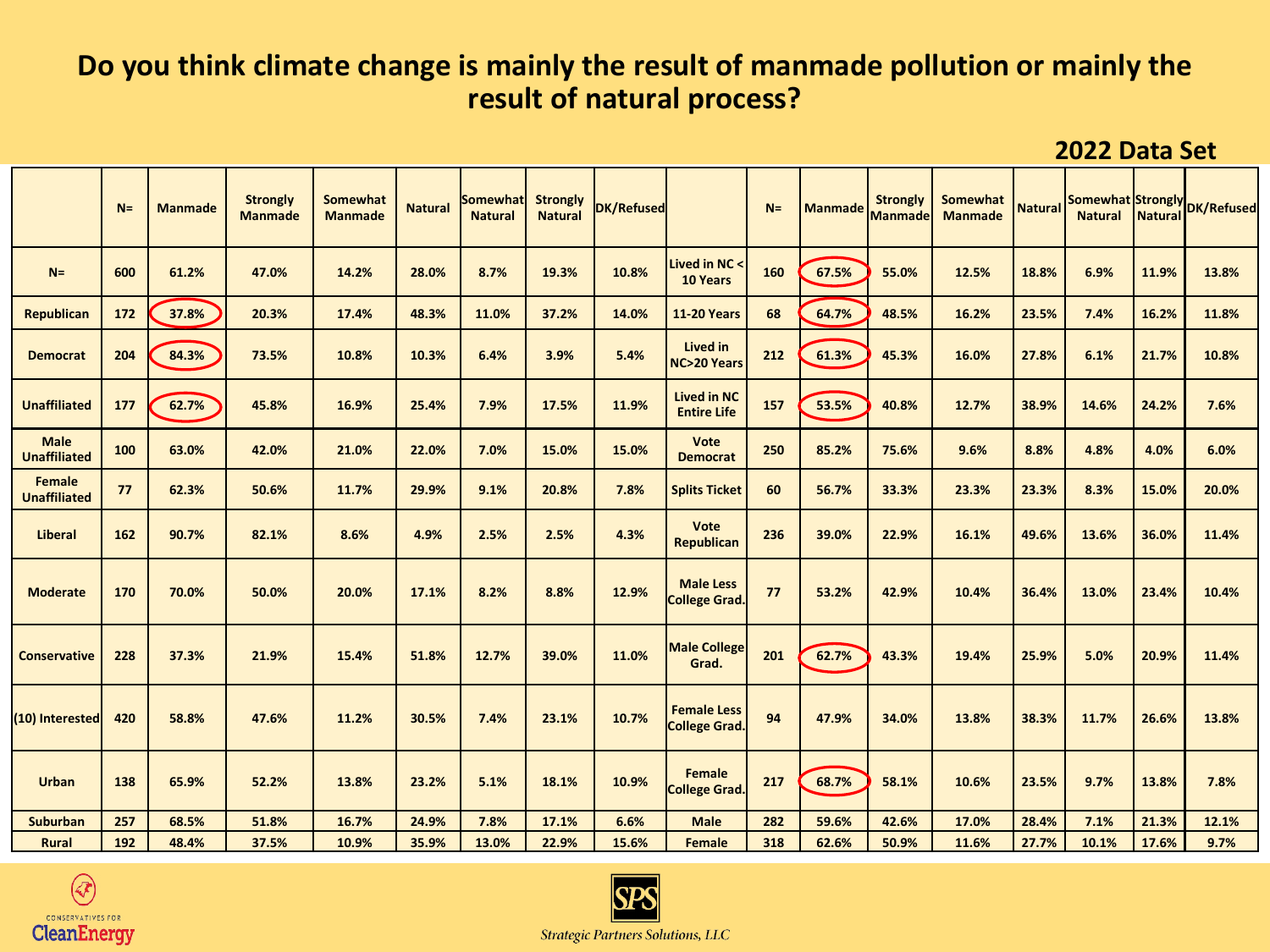**Which of the following two statements best represents your view on renewable energy sources such as solar and wind? 1. Solar and wind bring very little benefit to our energy supply and are just feel good programs promoted by politicians. Or, 2. Solar and wind represent new technology and advances in energy production and should be expanded to help meet future energy needs.**





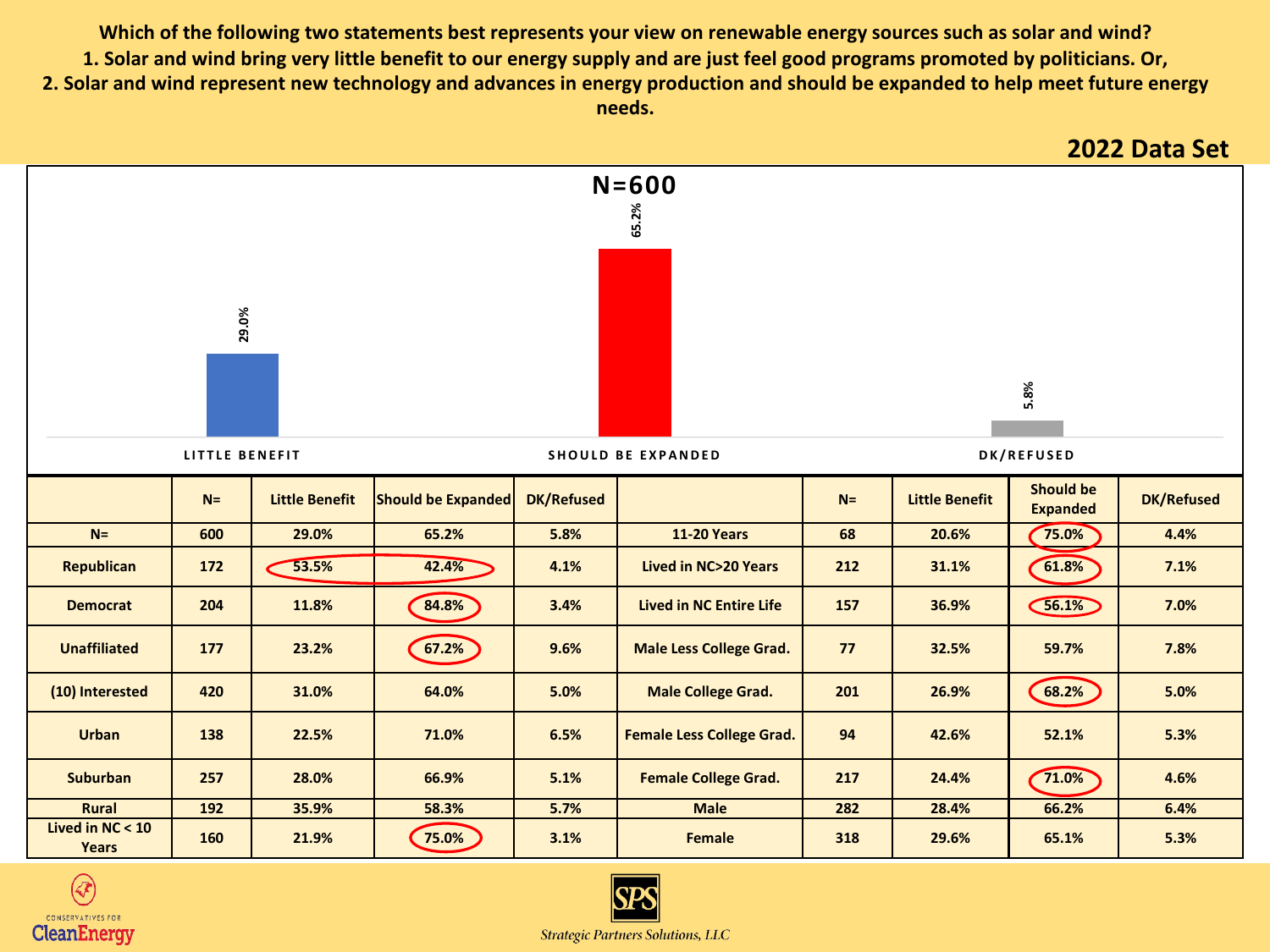**When it comes to developing an America first energy independence policy from foreign gas and oil, which of the following options do you think is the best for the future of our county?** 

**1. We should lessen environmental regulations to allow more exploration and drilling for oil and natural gas.**

**2. We should continue to invest in technology and innovation to create more available energy sources and empower the private sector to expand solar and wind power. 2022 Data Set**





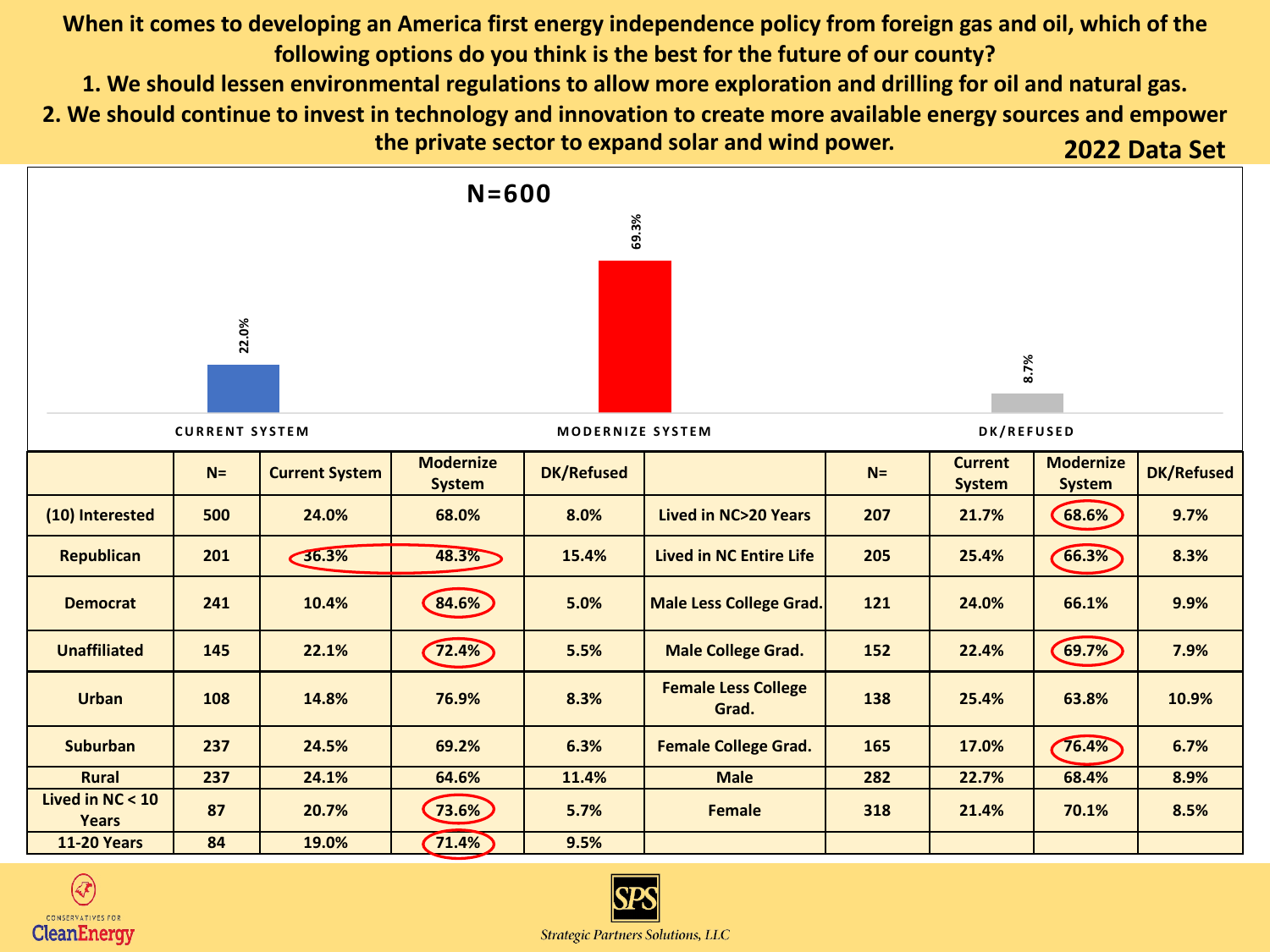#### **Which of the following would you think is the best way to ensure a stable supply of electricity to meet all our state's energy needs?**

**1. Our current system is doing the job, we just need to invest more money in our local public utilities, or 2. We need to modernize the current system by relying more on energy storage systems and renewable energy sources such as wind and solar 2022 Data Set**





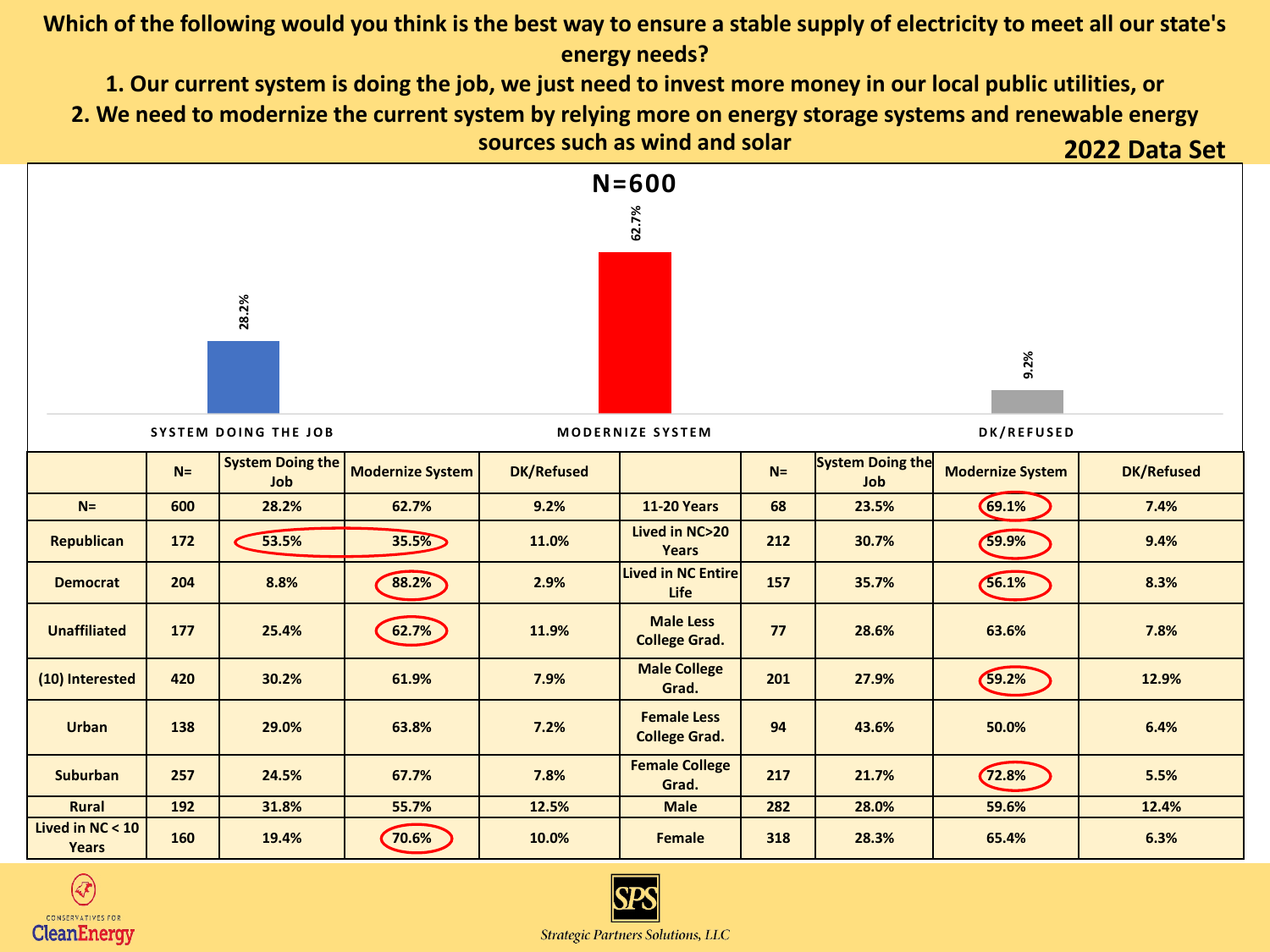**Currently, North Carolina has a government-sanctioned monopoly utility system. When Duke Energy builds a new power plant, they petition the state to raise energy rates, so their costs are recovered from you, the ratepayer. Do you believe Duke Energy should be allowed to own all-new clean energy generation, like solar and wind, if other private energy companies can provide these projects at a cheaper cost? 2022 Data Set**







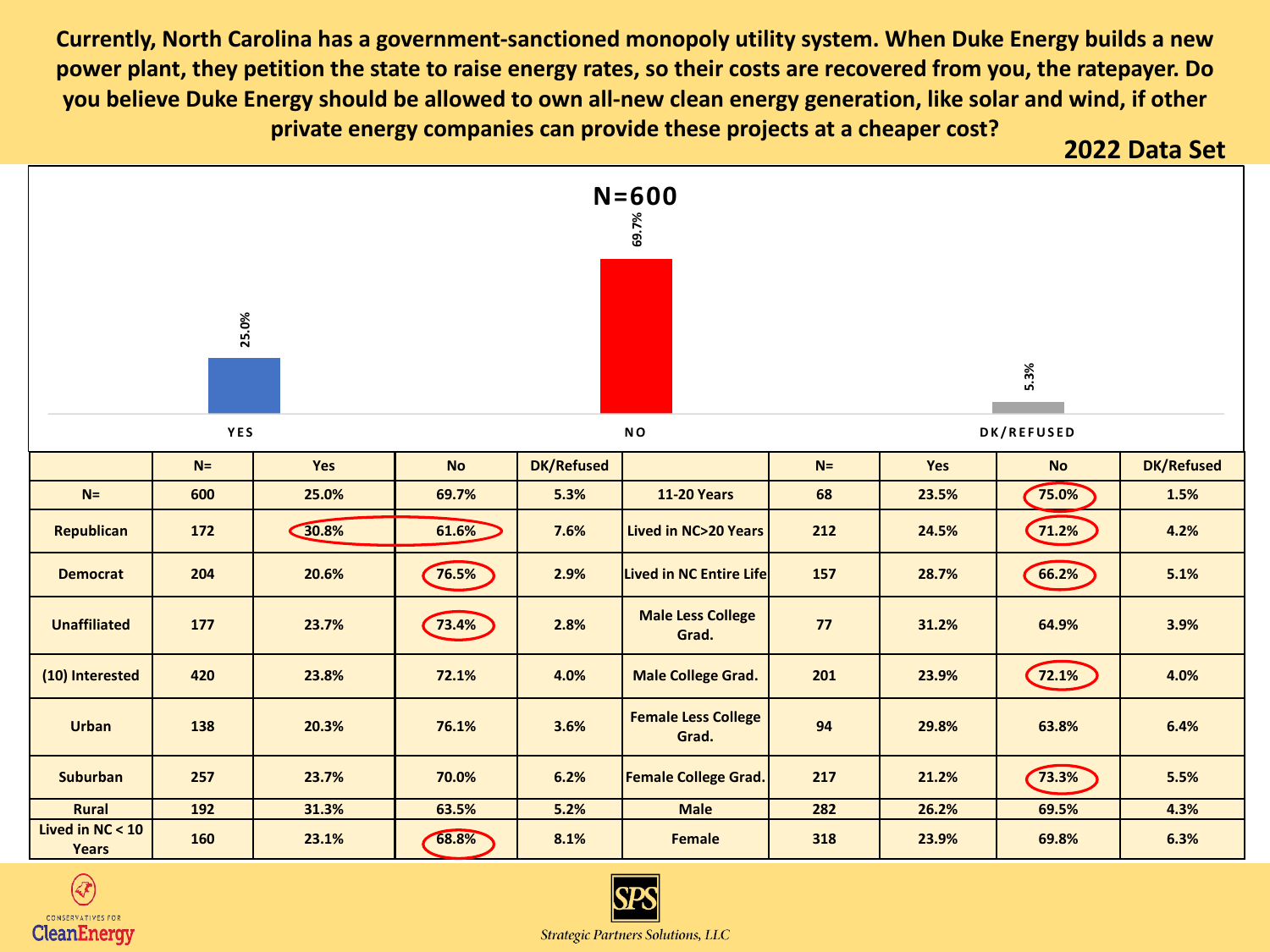**Duke Energy owns both power plants and transmission wires for the delivery of power to your household. They have a state-sanctioned monopoly that allows little to no competition for consumers. Do you favor or oppose legislation that would require the state utilities commission to study options modernizing Duke's monopoly to provide more competition for the electricity consumer? 2022 Data Set**







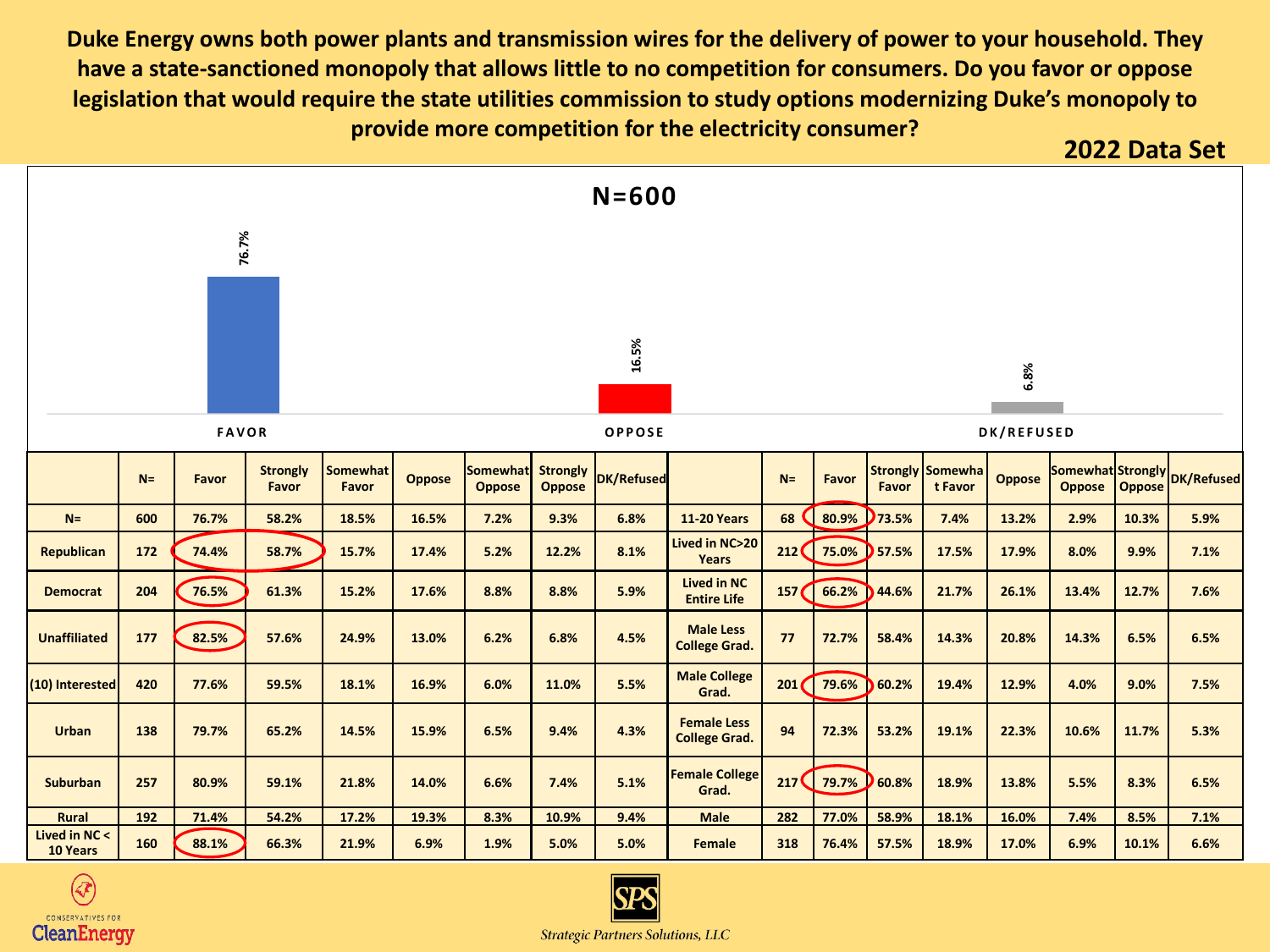**Would you favor or oppose new regulations requiring utility companies to expand weatherization and energy efficiency programs for people struggling to pay their utility bills, including seniors, veterans, and working families?**

**2022 Data Set**





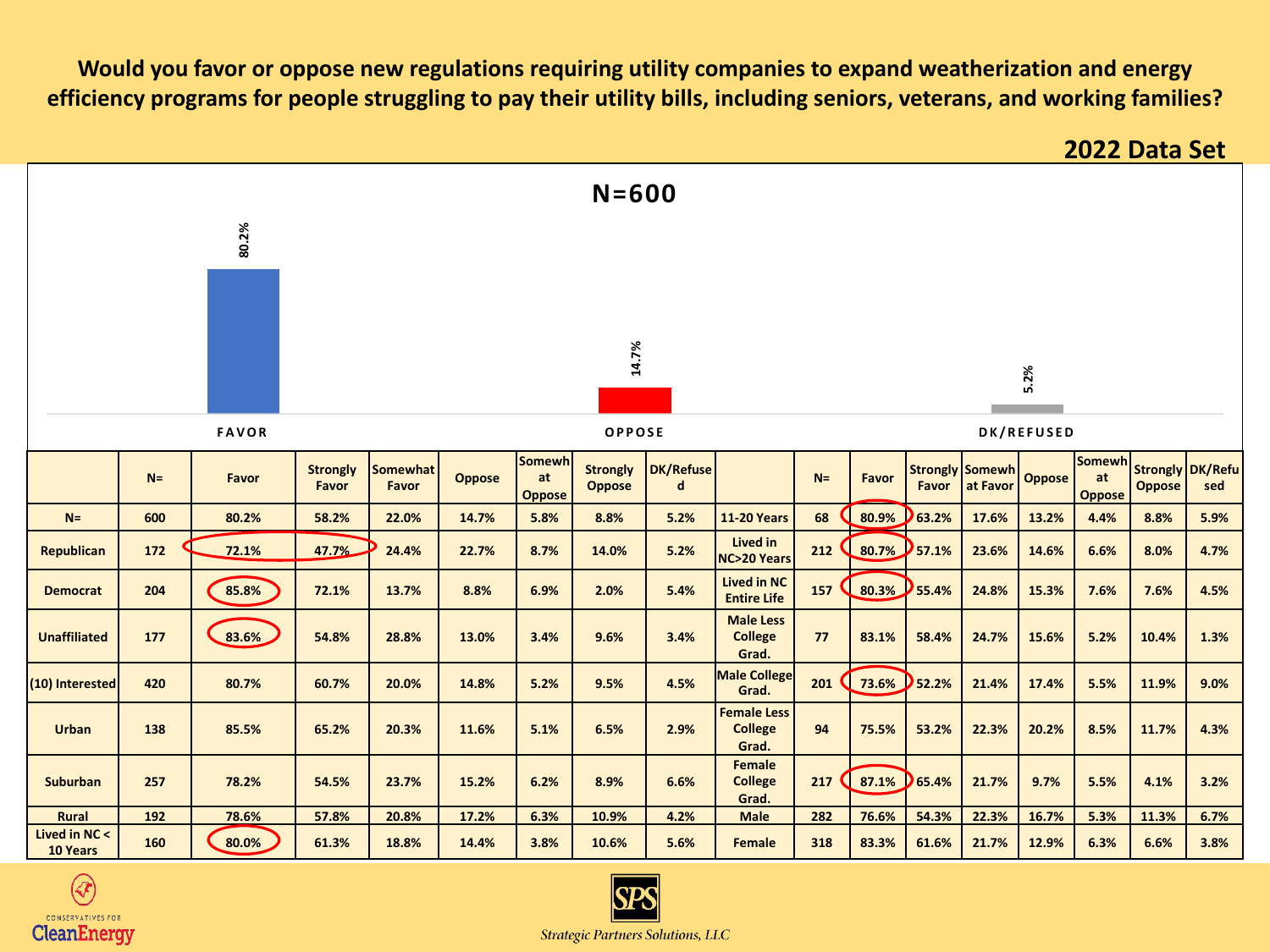#### **Would you still favor if you knew the additional costs of these improvements would be passed on to other consumers, but they would benefit from long-term savings on their utility bills?**





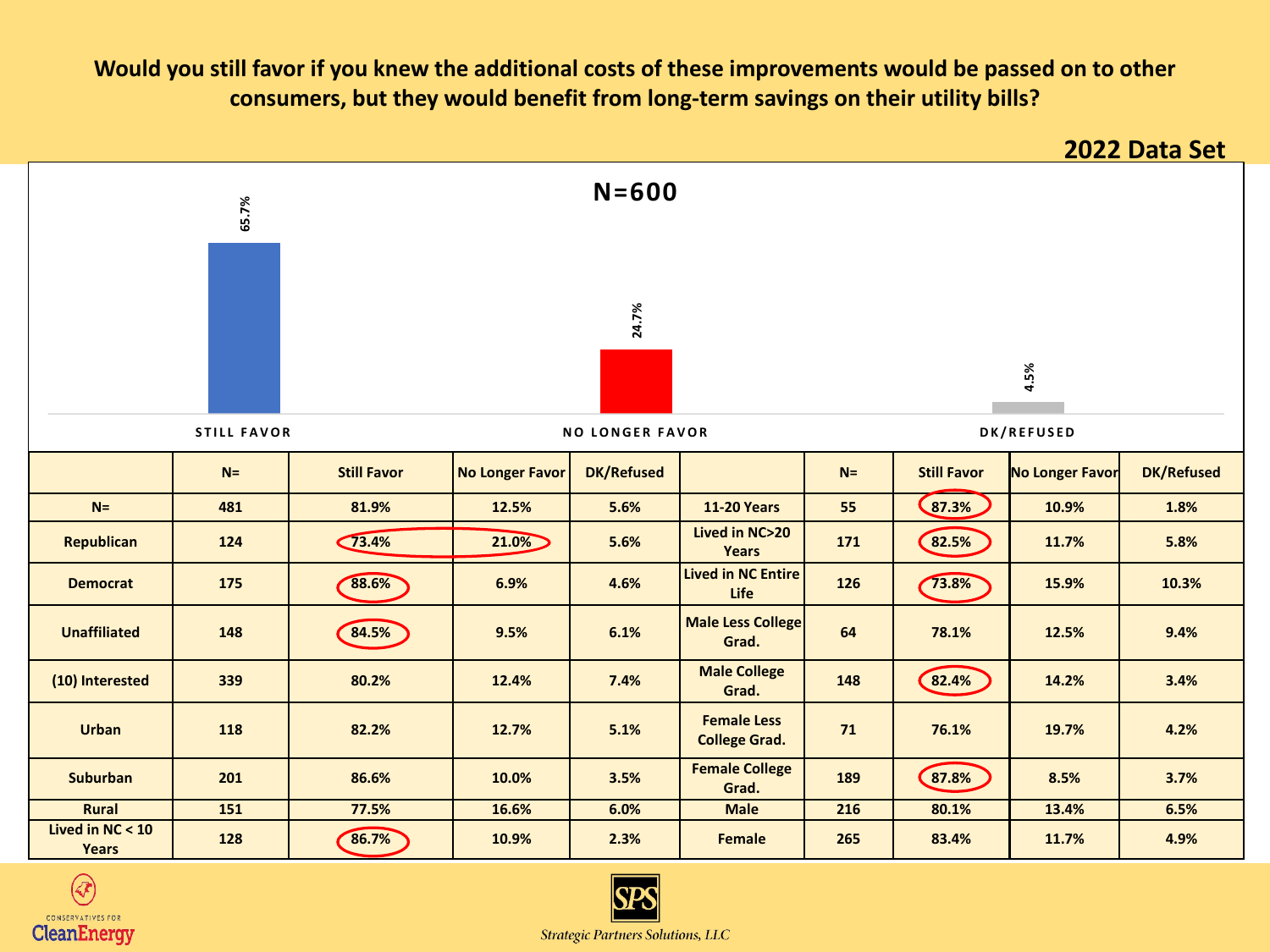#### **Do you support or oppose building wind energy turbines off the coast of North Carolina?**

**N= Support Strongly Support Somewhat Support Oppose Somewhat Oppose Strongly Oppose DK/Refused N= Support Strongly Support Somewhat** Oppose **Support Oppose Somewhat Strongly Oppose Oppose DK/Refused** N= | 600 | 66.8% | 44.2% | 22.7% | 24.7% | 6.2% | 18.5% | 8.5% | 11-20 Years | 68 | 77.9% 54.4% | 23.5% |16.2%| 4.4% |11.8% | 5.9% 8.5% | 30.8% | 30.8% | 15.7% | 45.9% | 8.1% | 37.8% | 7.6% |Lived in NC>20 Years | 212 | 64.2% | 44.3% | 21.4% | 27.4% | 7.1% | 20.3% | 8.5% **Democrat <sup>204</sup> 84.8% 59.3% 25.5% 8.3% 3.9% 4.4% 6.9% Lived in NC Entire Life <sup>157</sup> 62.4% 34.4% 28.0% 27.4% 8.3% 19.1% 10.2% Unaffiliated <sup>177</sup> 69.5% 40.1% 29.4% 20.3% 6.8% 13.6% 10.2% Male Less College Grad. <sup>77</sup> 66.2% 50.6% 15.6% 27.3% 3.9% 23.4% 6.5%** (10) Interested| 420 | 66.2% | 46.2% | 20.0% | 26.4% | 5.7% | 20.7% | 7.4% |Male College Grad. |201 |71.6% ( 48.8% ) 22.9% |23.4% | 6.0% |17.4% | 5.0% **Urban <sup>138</sup> 69.6% 48.6% 21.0% 19.6% 4.3% 15.2% 10.9% Female Less College Grad. <sup>94</sup> 48.9% 24.5% 24.5% 36.2% 13.8% 22.3% 14.9% Suburban 257 69.3% 45.5% 23.7% 24.9% 4.7% 20.2% 5.8% Female College Grad. <sup>217</sup> 70.0% 47.0% 23.0% 20.3% 4.1% 16.1% 9.7% Rural 192 62.5% 40.1% 22.4% 28.6% 9.4% 19.3% 8.9% Male 282 70.6% 48.6% 22.0% 24.1% 5.3% 18.8% 5.3% Lived in NC <**   $\frac{10 \text{ years}}{10 \text{ years}}$  160  $\left( \frac{71.3\%}{10 \text{ years}} \right)$  50.0%  $\left| \frac{21.3\%}{10 \text{ years}} \right|$  3.8%  $\left| \frac{3.8\%}{10 \text{ years}} \right|$  50.0%  $\left| \frac{25.2\%}{10 \text{ years}} \right|$  50.0%  $\left| \frac{25.2\%}{10 \text{ years}} \right|$  50.0%  $\left| \frac{11.3\%}{11.3\%} \right|$ **2022 Data Set 66.8% 24.7% 8.5% SUPPORT OPPOSE DK/REFUSED N=600**



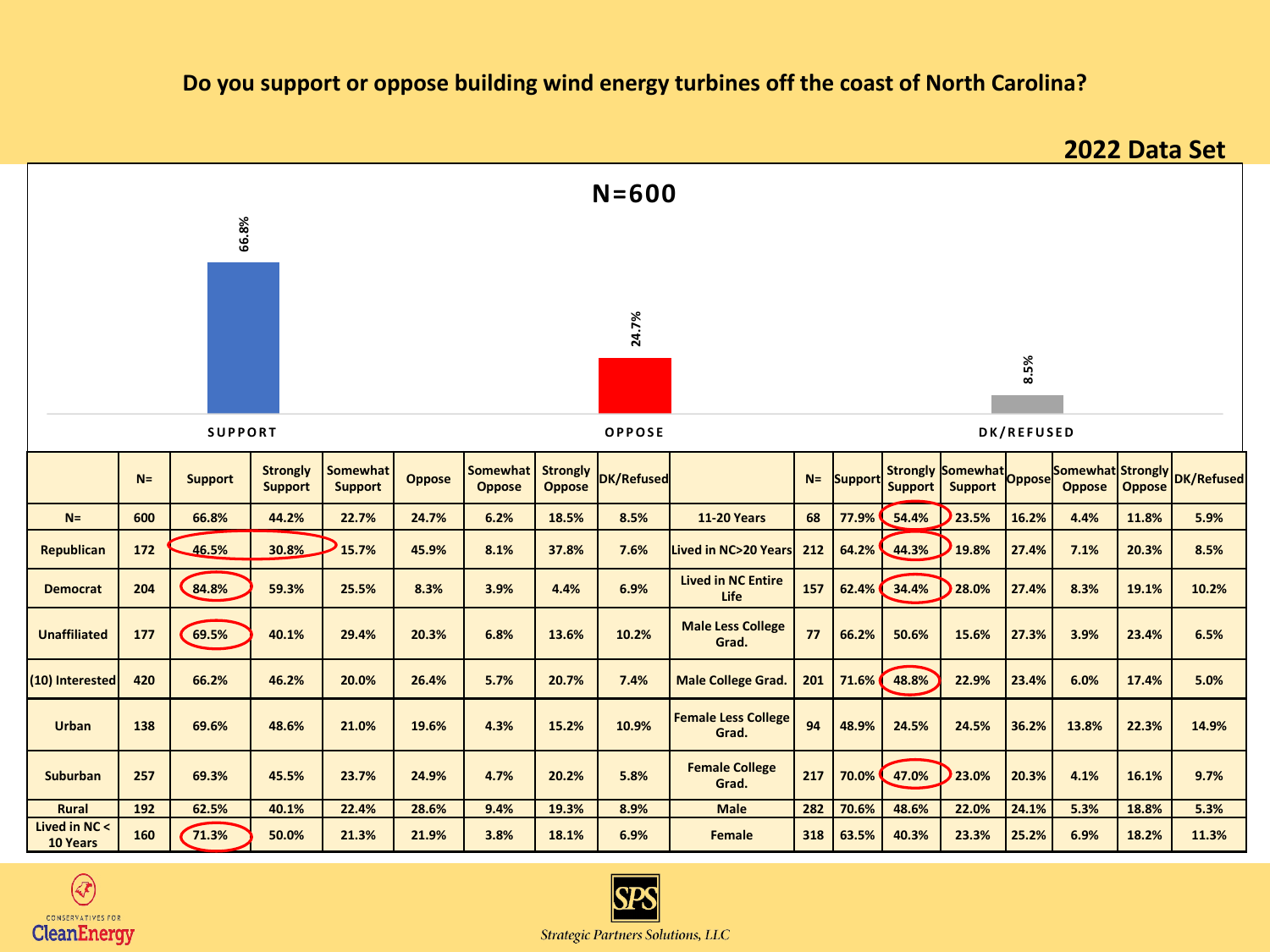#### **Would you still oppose if you knew the wind turbines would be located more than 20 miles off the coastline and would not be visible from the shoreline?**





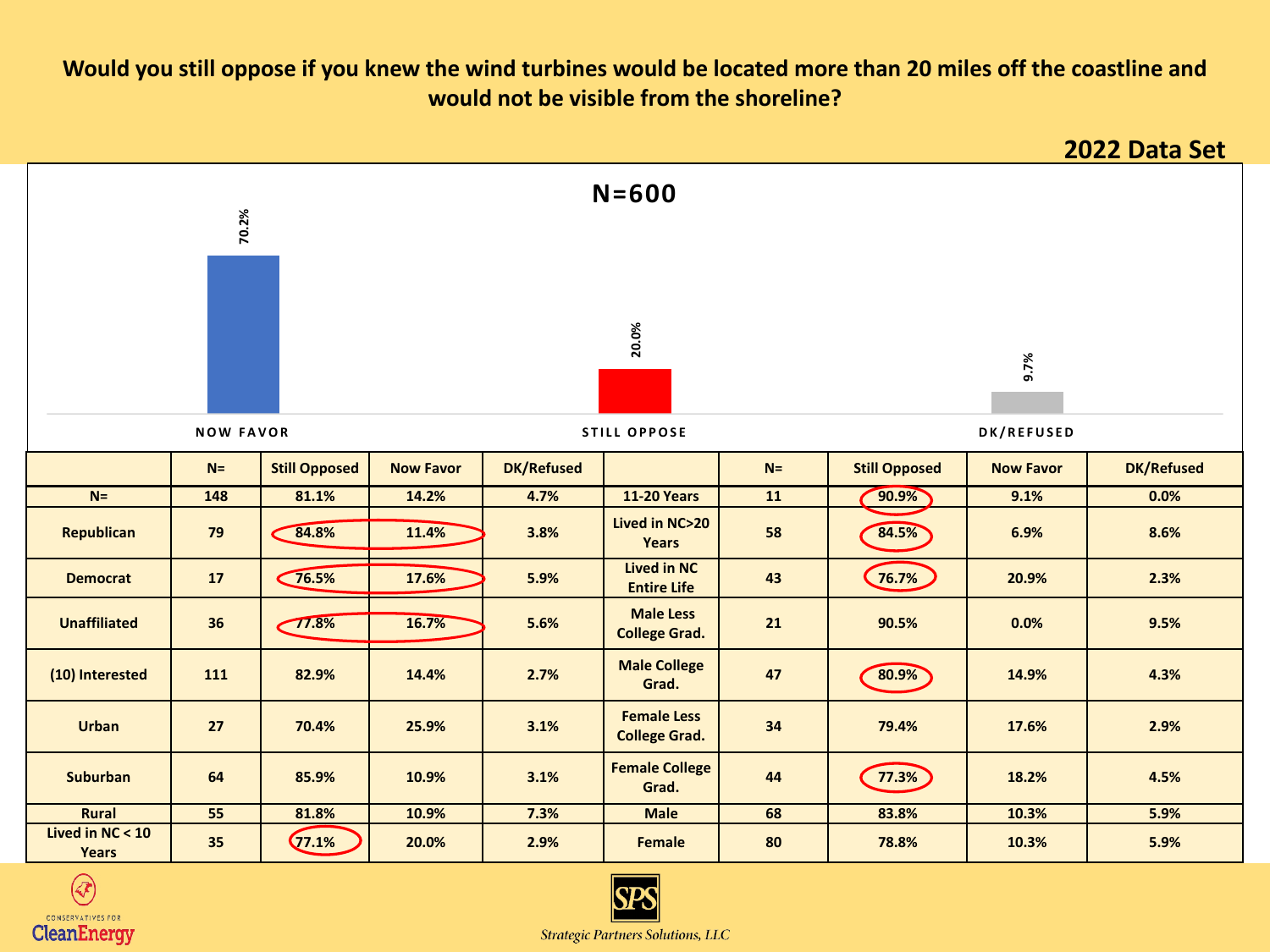Turning your attention to this year's elections, all things being equal, if elections were held today, are you more likely to vote for a Democratic candidate or Republican candidate for the North Carolina legislature?





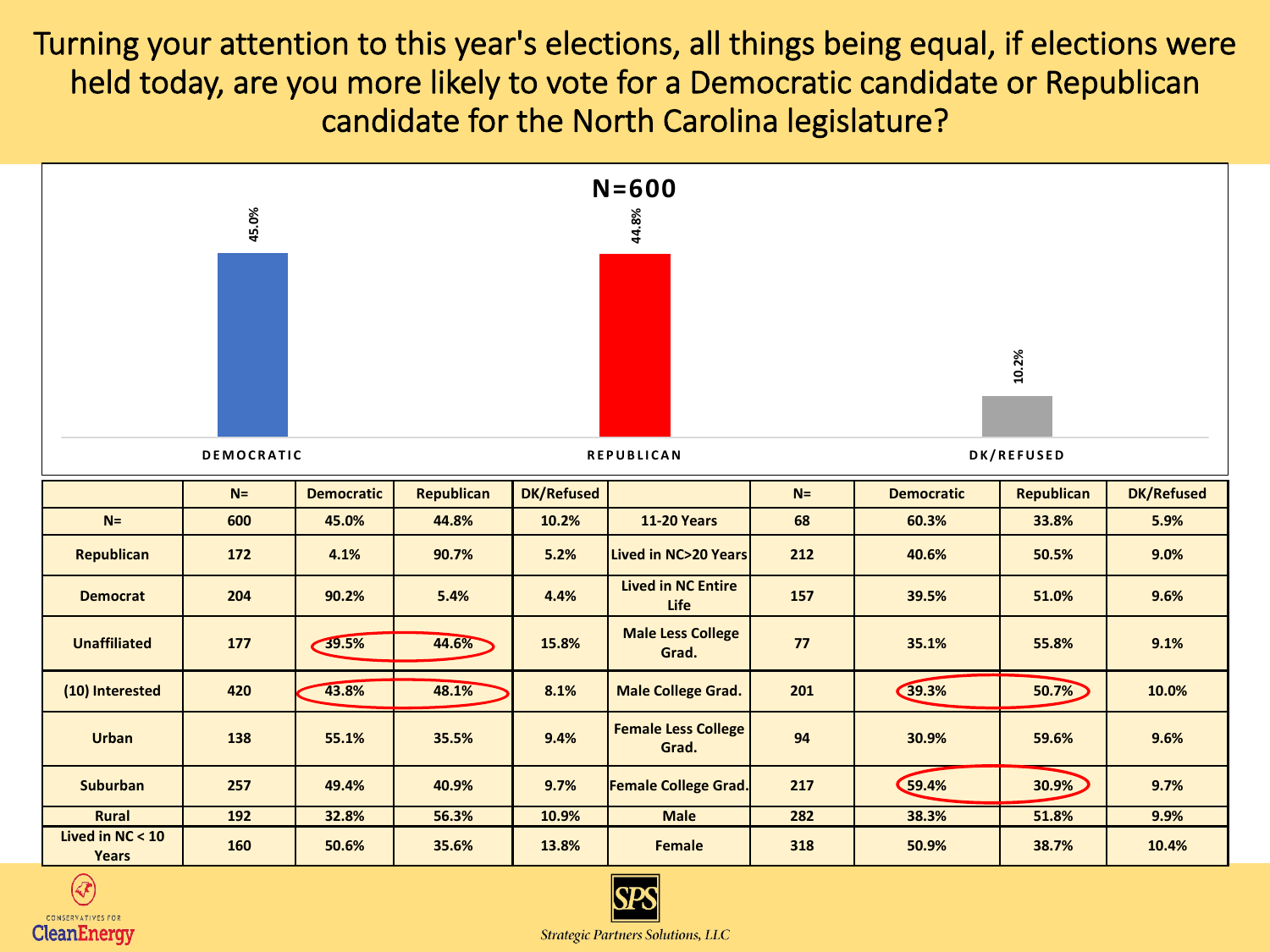I'm now going to read you a description of two candidates running for political office. Please tell me which candidate you would be more likely to vote based upon their position on our energy policy?

- 1. Candidate A believes that a continued reliance on traditional fossil fuels is the way to go for the future. Oil, natural gas, and coal energy sources are the best for our economy now and in the the future.
	- 2. Candidate B believes it is time to diversify our energy sources. Traditional fossil fuels have served us well, but continued reliance on them is not good for our economy or national security. It is time to develop more policies that promote renewable energy sources.





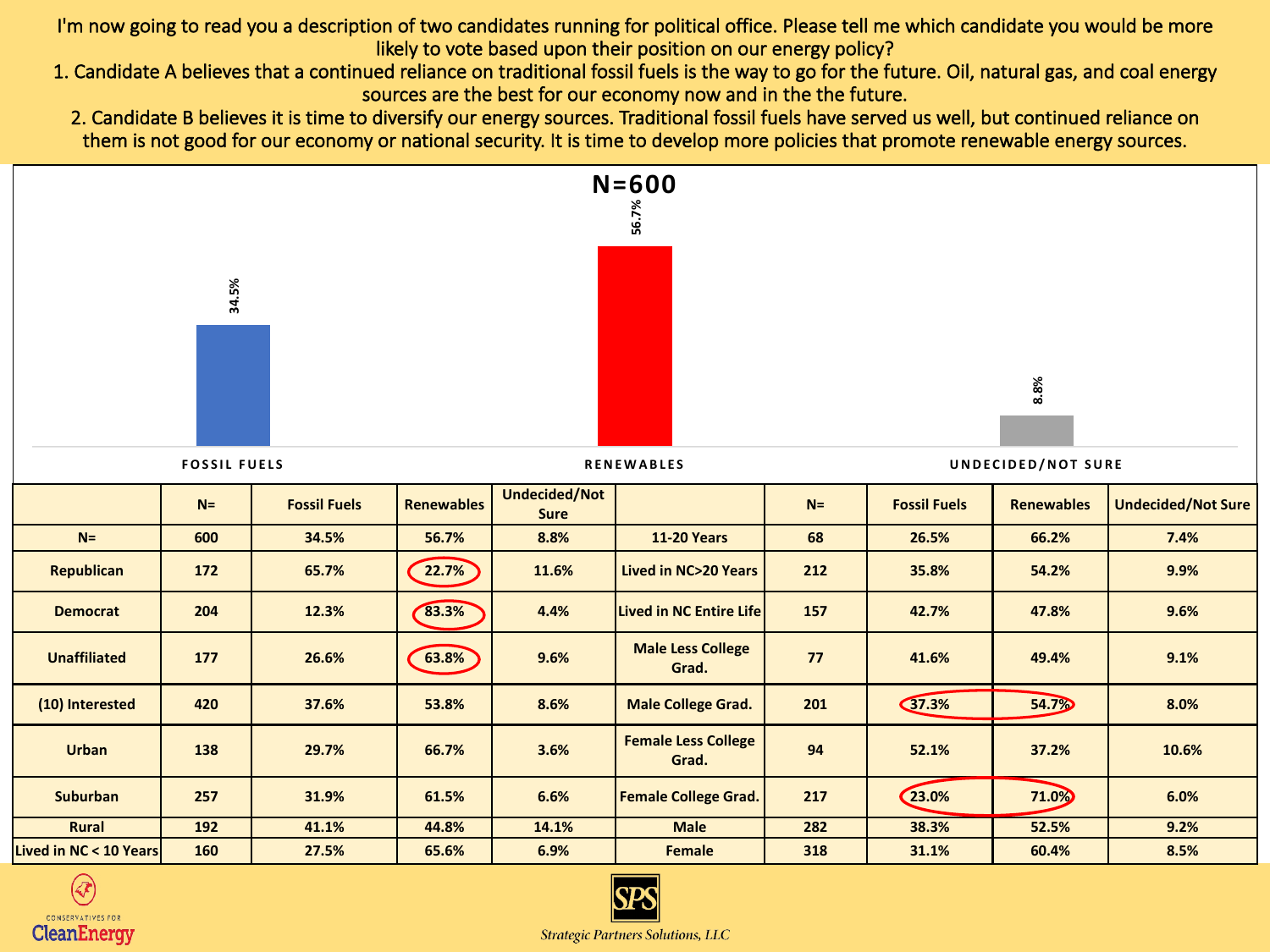# Key Findings

- The long-term self-described ideological trends of NC voters demonstrate a path of intense political competition between the two major Parties for many elections to come. Life-impacting issues, without a sharp ideological divide, will determine the outcome for winners and losers on a statewide front. The rural (+37.5), suburban( -1.9) and urban (-10.1) divide represent the political ghosts of the Past, Present and Future.
- Market competition, encouraging diversification of energy sources, and energy-<br>efficient upgrades are issues that both Republicans and Democrats agree on. Continued reliance on fossil fuels divides the two parties. Support for renewable options such as wind and solar remains strong across all key voting groups.
- Republicans and Democrats can both use increased competition in the energy market and encourage the use of alternative energy sources as messaging points to build an issue coalition with Unaffiliated voters.
- Over half of voters believe the effects of climate change are already being seen. 1 out of 3 Republicans, 3 out of 5 Unaffiliated voters, and 4 out of 5 Democrats believe we are experiencing the effects.
- Unaffiliated voters are more closely aligned with Democrats on the cause of climate change and the need to address it. Republicans have difficulty addressing climate change. Failure by Republicans to address climate change allows Democrats the opportunity to build an issue coalition with Unaffiliated voters.



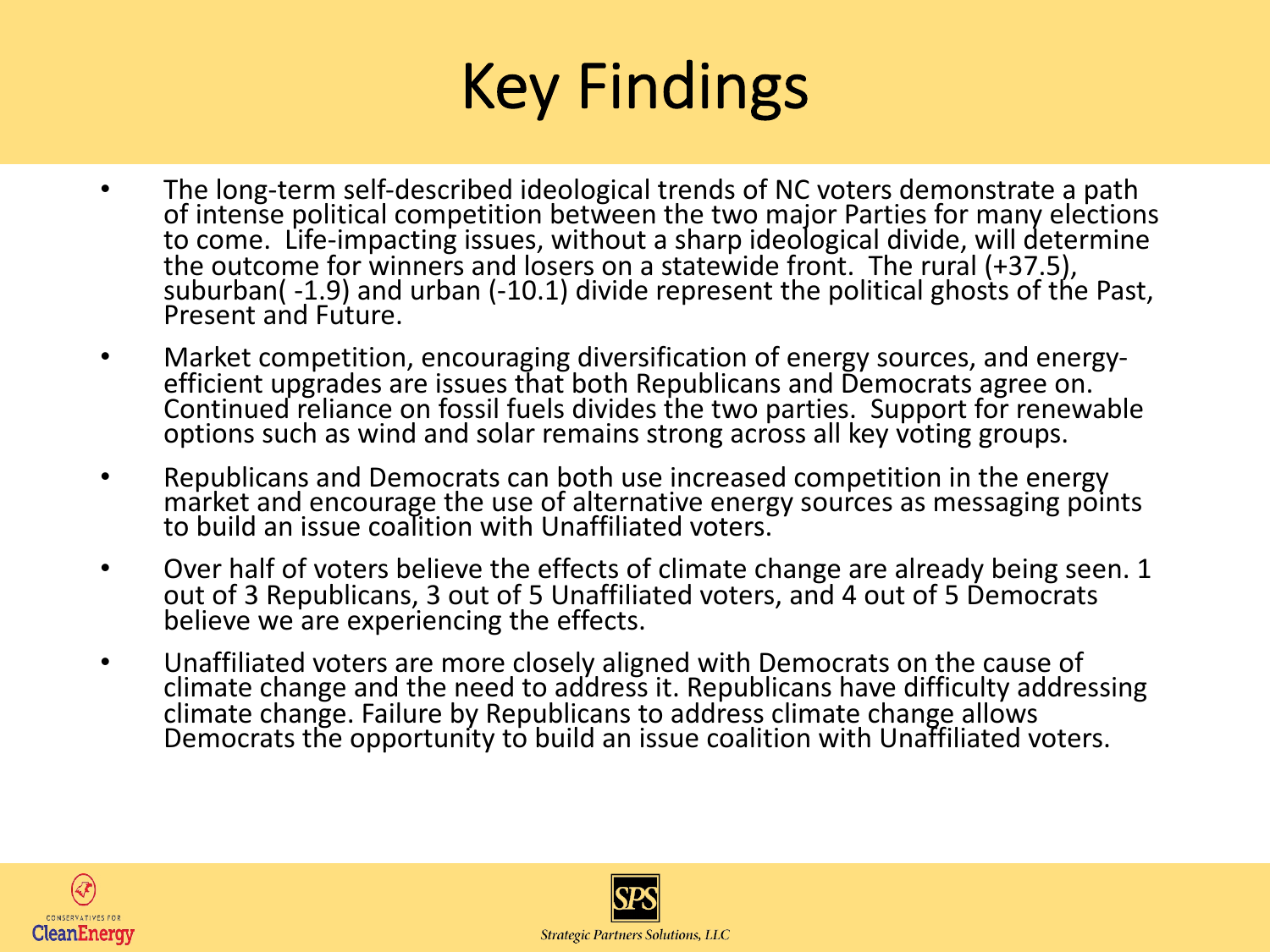# Key Findings

- North Carolina voters want to change the current regulatory policies to allow for more competition and more choices for consumers.
- Modernization of how we generate and distribute energy resources to consumers, coupled with competition, is a policy position that builds a broad voting coalition with the past, present and future North Carolina voters.
- Republicans hold a 5-point advantage over Democrats regarding interest in the 2022 elections. Unaffiliated voter intensity is 3 points higher than Democrats. With Republican and Unaffiliated intensity high, and a Democrat in the White House, the political environment is similar to the 2014 midterm elections.
- As of now, the wind is at the back of Republicans, all driven by inflation and economic issues. The Republican advantage on the generic ballot with the most interested voters is +4.3, which is very similar to 2014, the last midterm election cycle held with a Democratic President in the White House.